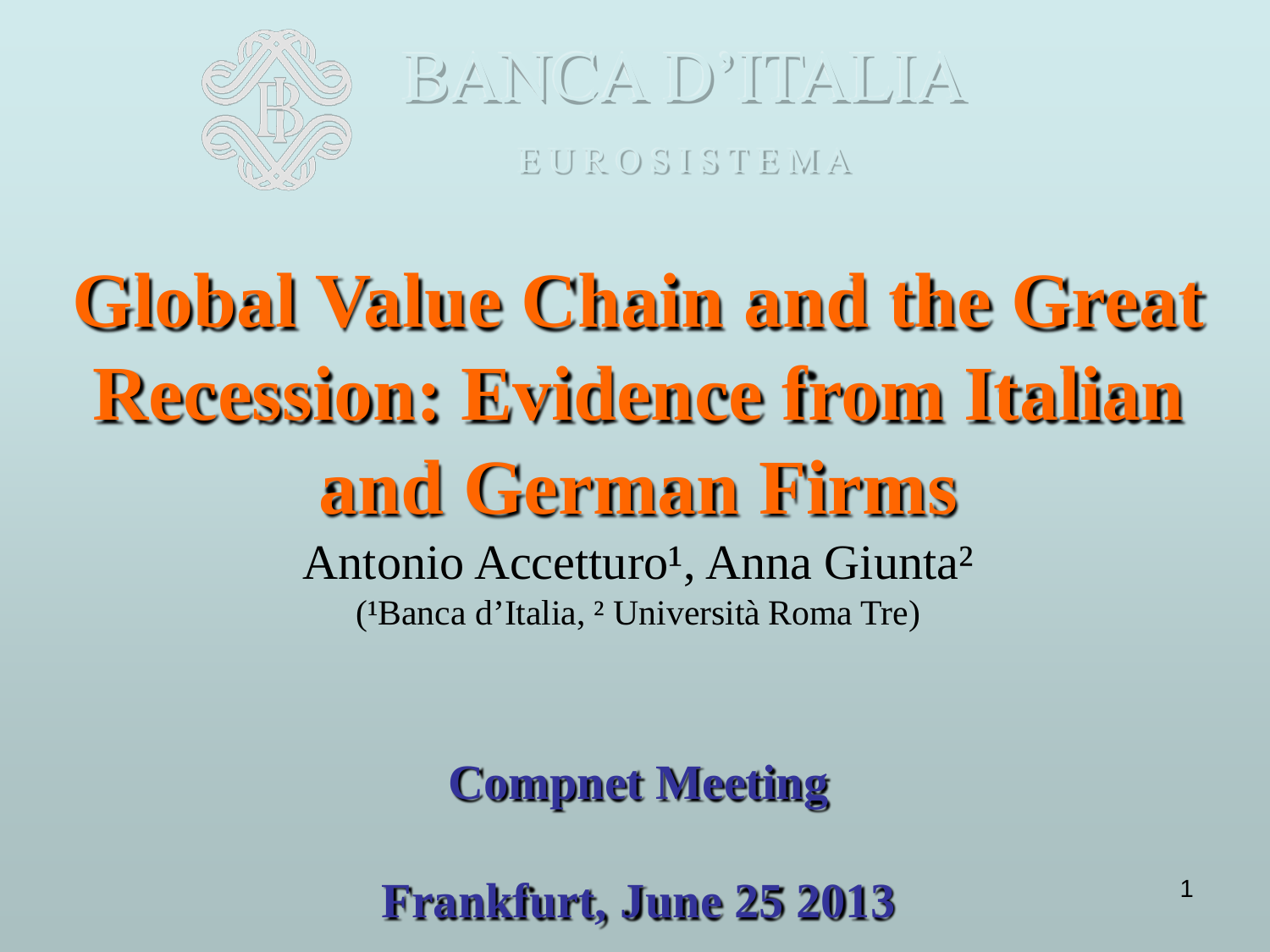

#### **BACKGROUND**

- *Relevant structural change in the world economy in the last 20 years based on a strong international division of labor (Feenstra, 1998).*
- *The production of final goods is fragmented in several production stages in Global Value Chains (GCV).*
- *The production of a final good can be seen as a set of tasks that can be allocated to different production units, both home and abroad.*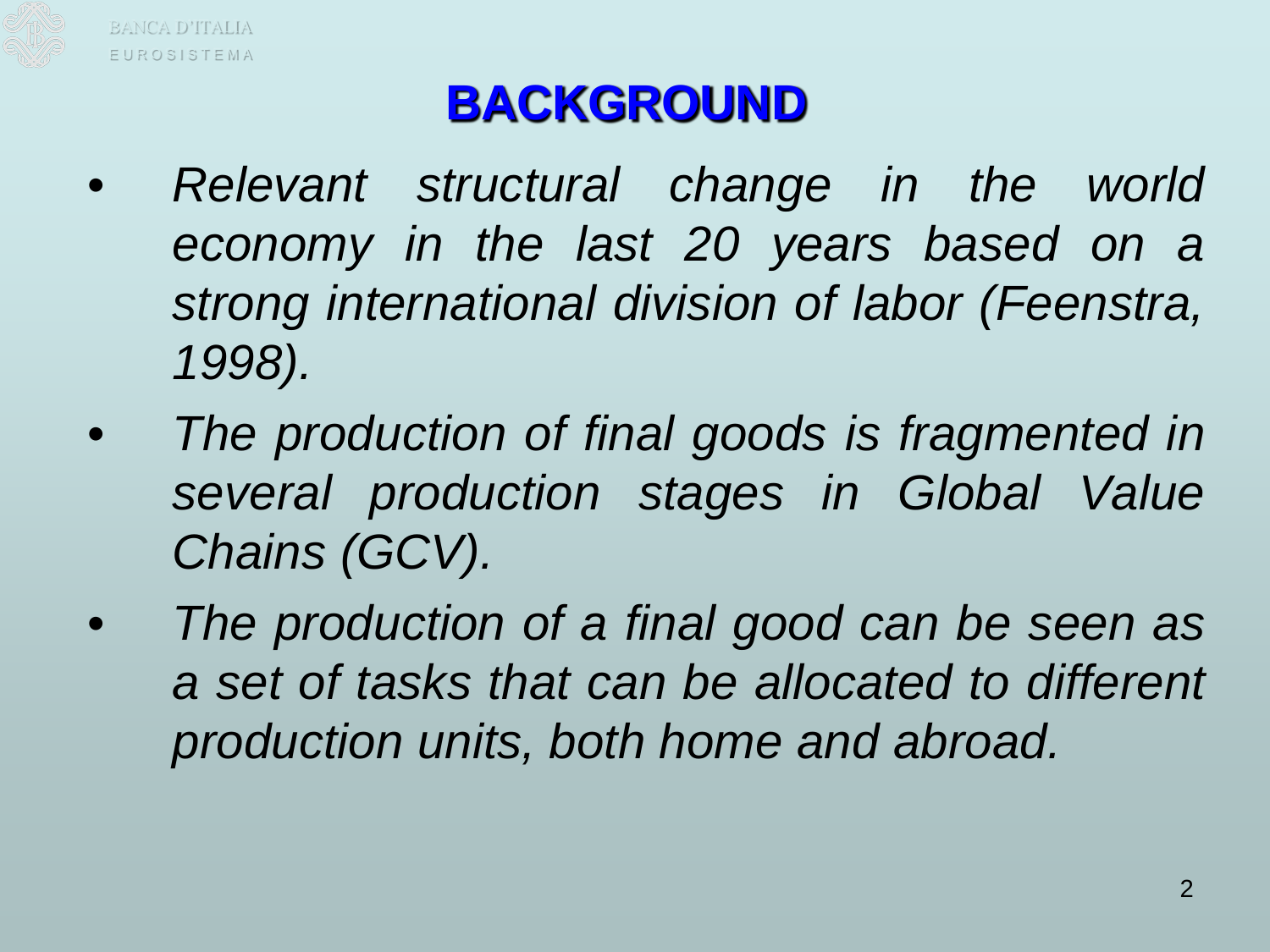

## **Background**

- *GVC are now pervasive: trade in intermediate goods account for 56%-73% of total trade (Miroudot e Ragoussis, 2009).*
- *Stronger interdependences proved the systemic importance of GVC during the 2008- <sup>09</sup> crisis.*
- *Baldwin (2009): GVC were a channel of rapid transmission of real and financial shocks, thus amplifying national fluctuations in demand and generating the world trade collapse.*
- *Altomonte et al. (2012): GVC are not all alike; their internal organization matters a lot in the trasmission of the crisis. Even firms'positioning is quite relevant (Bekes et al., 2011).*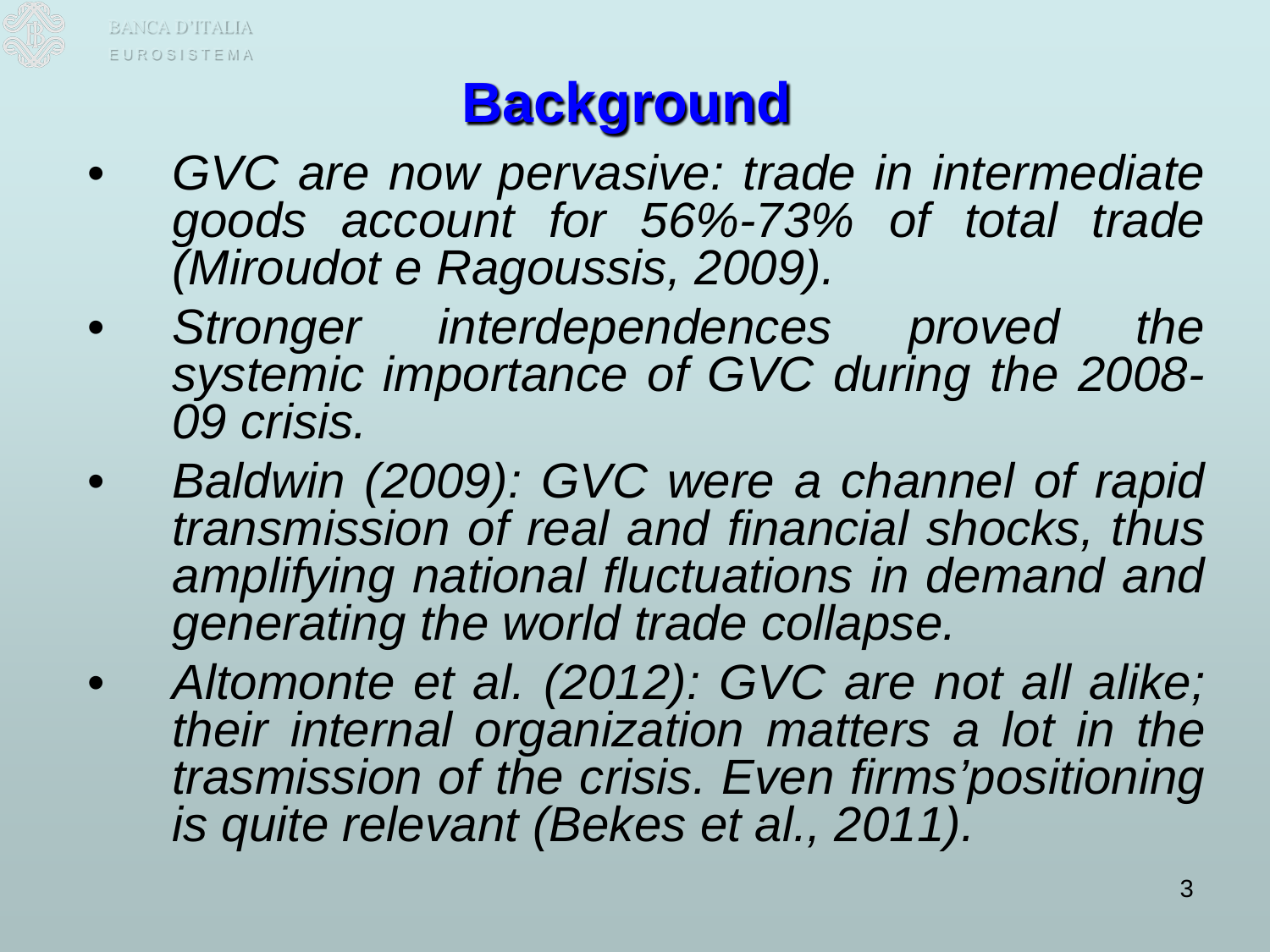

## **This paper**

- *GVC from a micro perspective. Firm characteristics and perfomance using the EFIGE dataset. Cross-national heterogeneity.*
- *Descriptive part 1: heterogeneity between final and intermediate firms in terms of size, productivity and performance during crisis.*
- *Descriptive part 2: heterogeneity in terms of strategies.*
- *Econometrics: positioning in a GVC, strategies, and performance during the crisis.*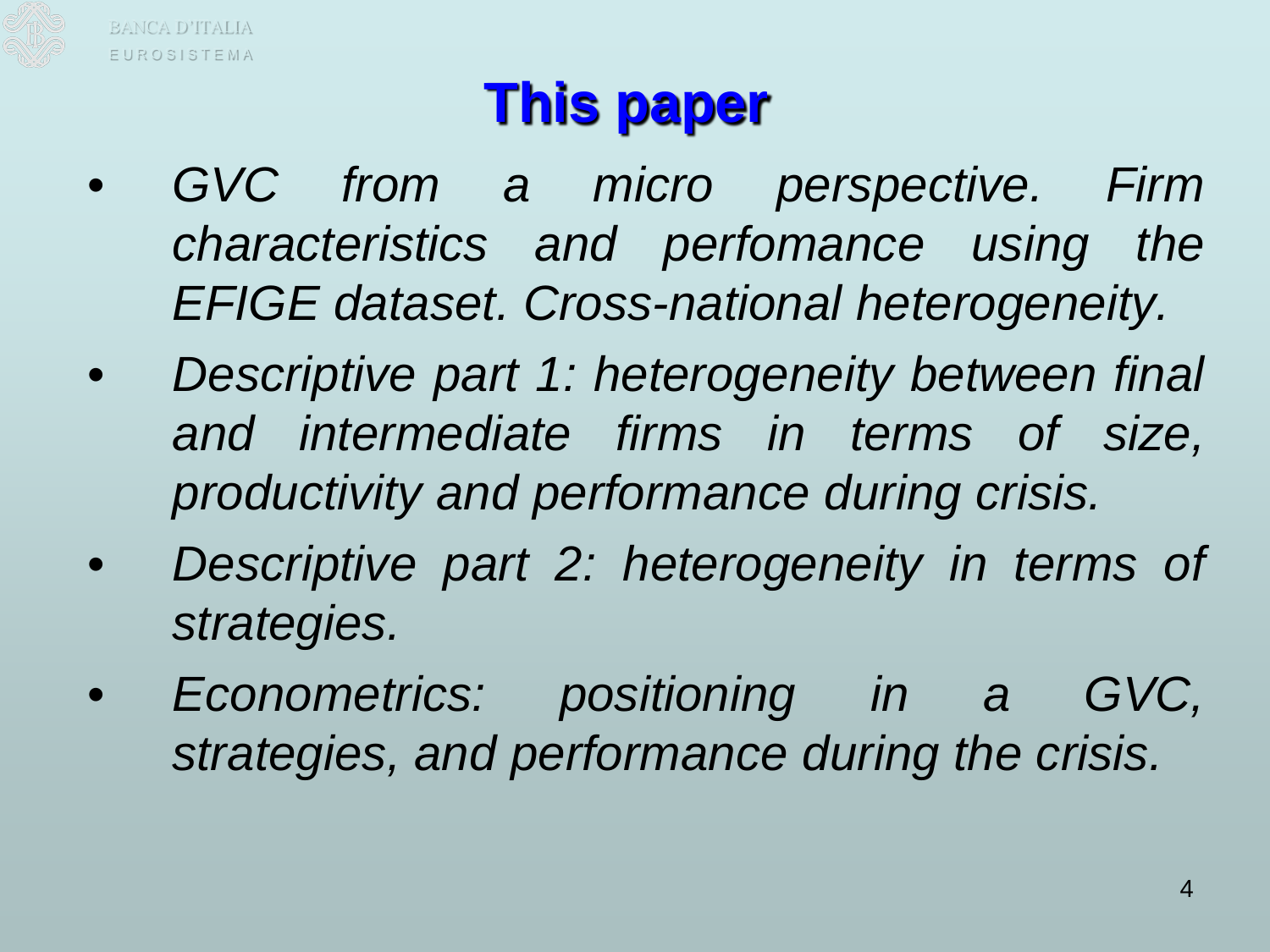

# **Italy vs. Germany**

*The leitmotiv of the paper is the comparison between Italian and German firms during the crisis. Why?*

1. Largest manufacturers and exporters in the Eurozone

2. Firms heavily involved in GVC

3. High share (especially in Italy) of intermediate firms.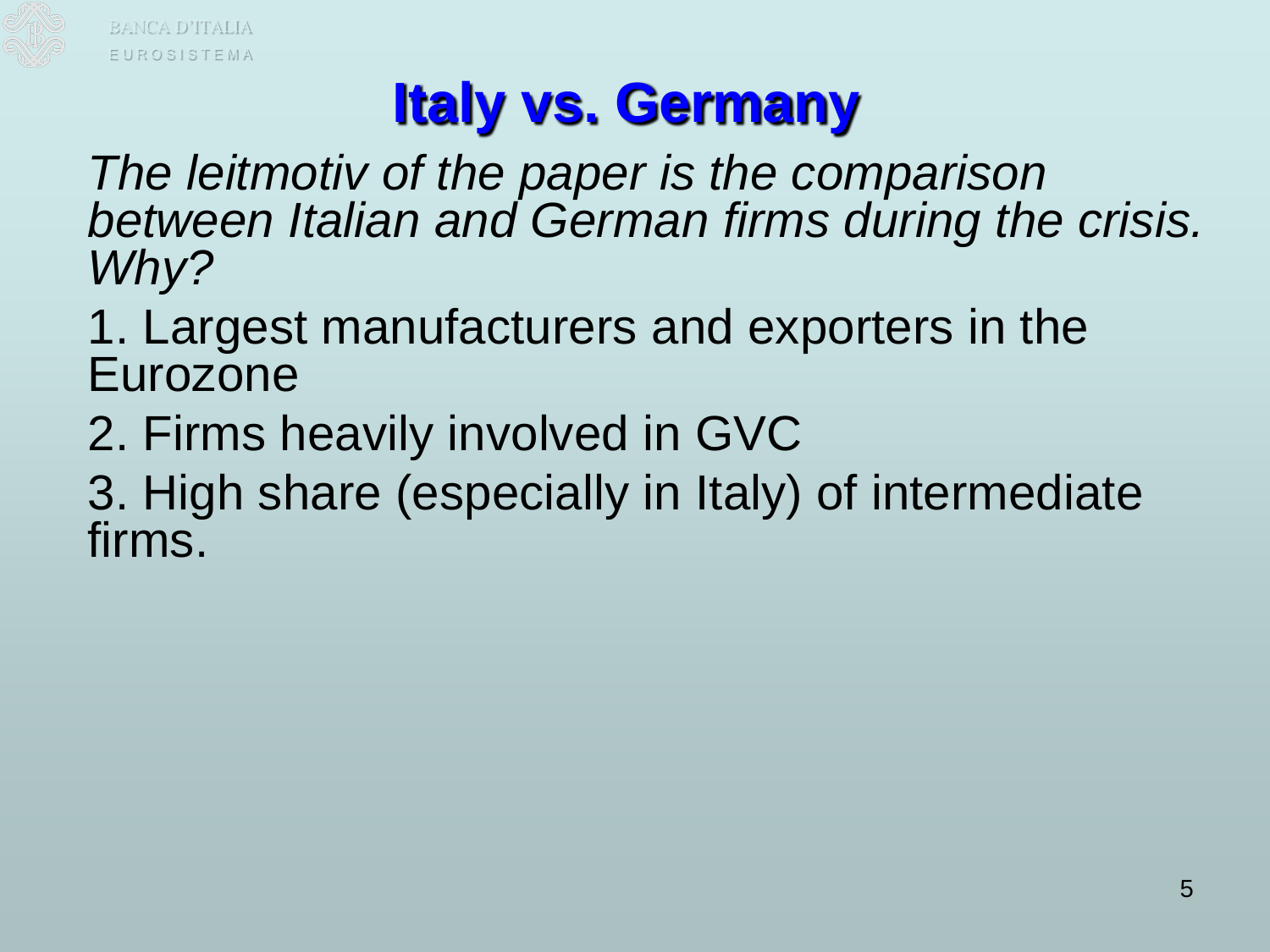

## **The 2008-09 crisis**

*That crisis represents a very interesting shock under several point of view.*

1. It was unexpected and exogenous to the IT and DE economic conditions as it originated from financial turbolences of a segment of the mortgage market in the US;

2. It was strong. GDP drop in 2008-09 was 4% in Germany and  $\overline{7}\%$  in Italy;

3. GVC had a prominent role in the trasmission of that shock.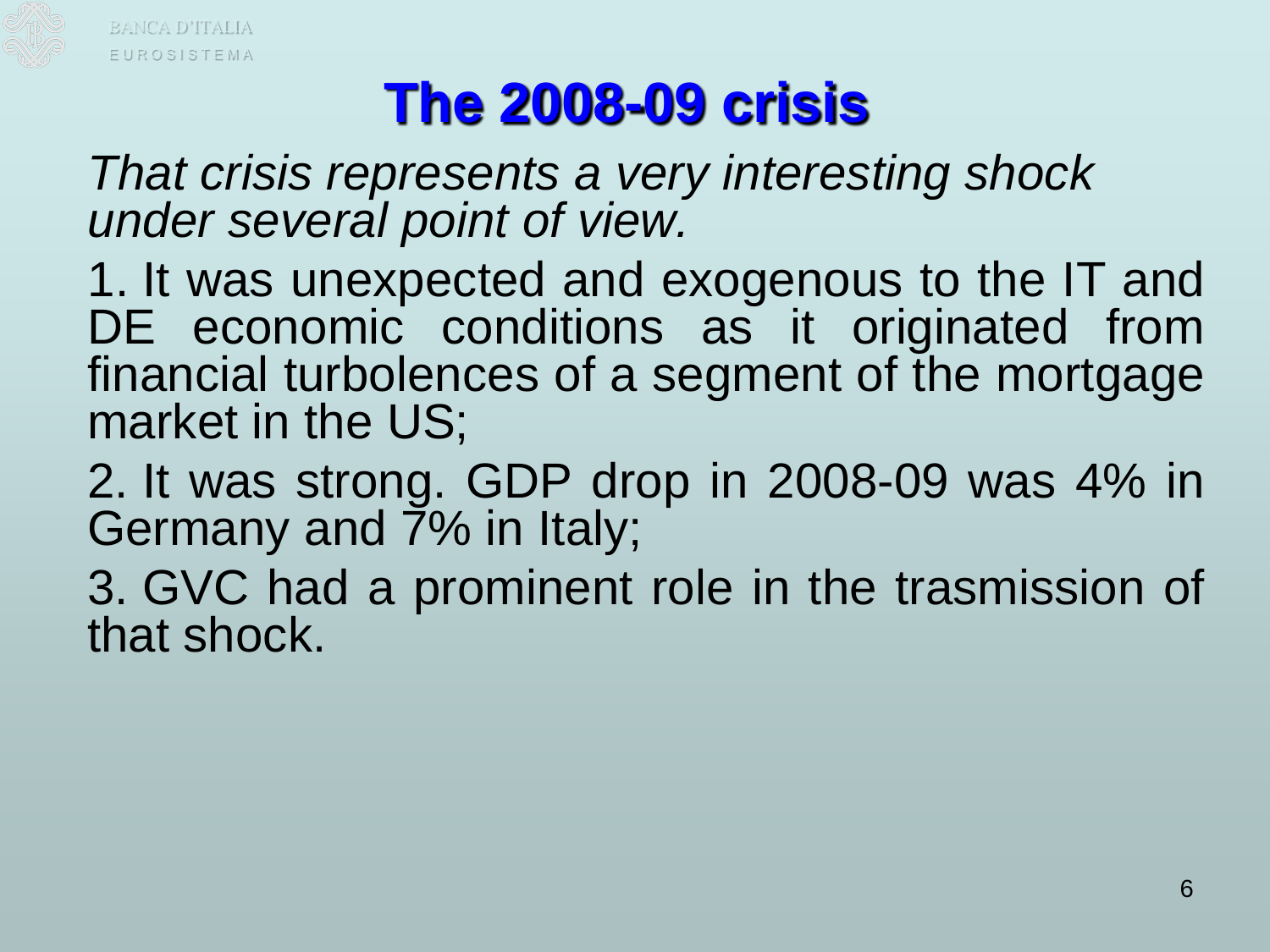

## **Results**

- *We confirm an "almost stylized" fact of the literature:*
- *Intermediate firms are on average smaller and less productive tha final firms;*
- *They were hit harder by the crisis.*
- *However heterogeneity matters for performance:*
- *High human capital or innovative intermediate firms succeeded in limiting the damages of the crisis;*
- *Intermediate firms are usually less involved in such strategies.*
- *Differences in the positioning in GVC and strategies explain a relevant portion of the IT-DE performance gap during the crisis.*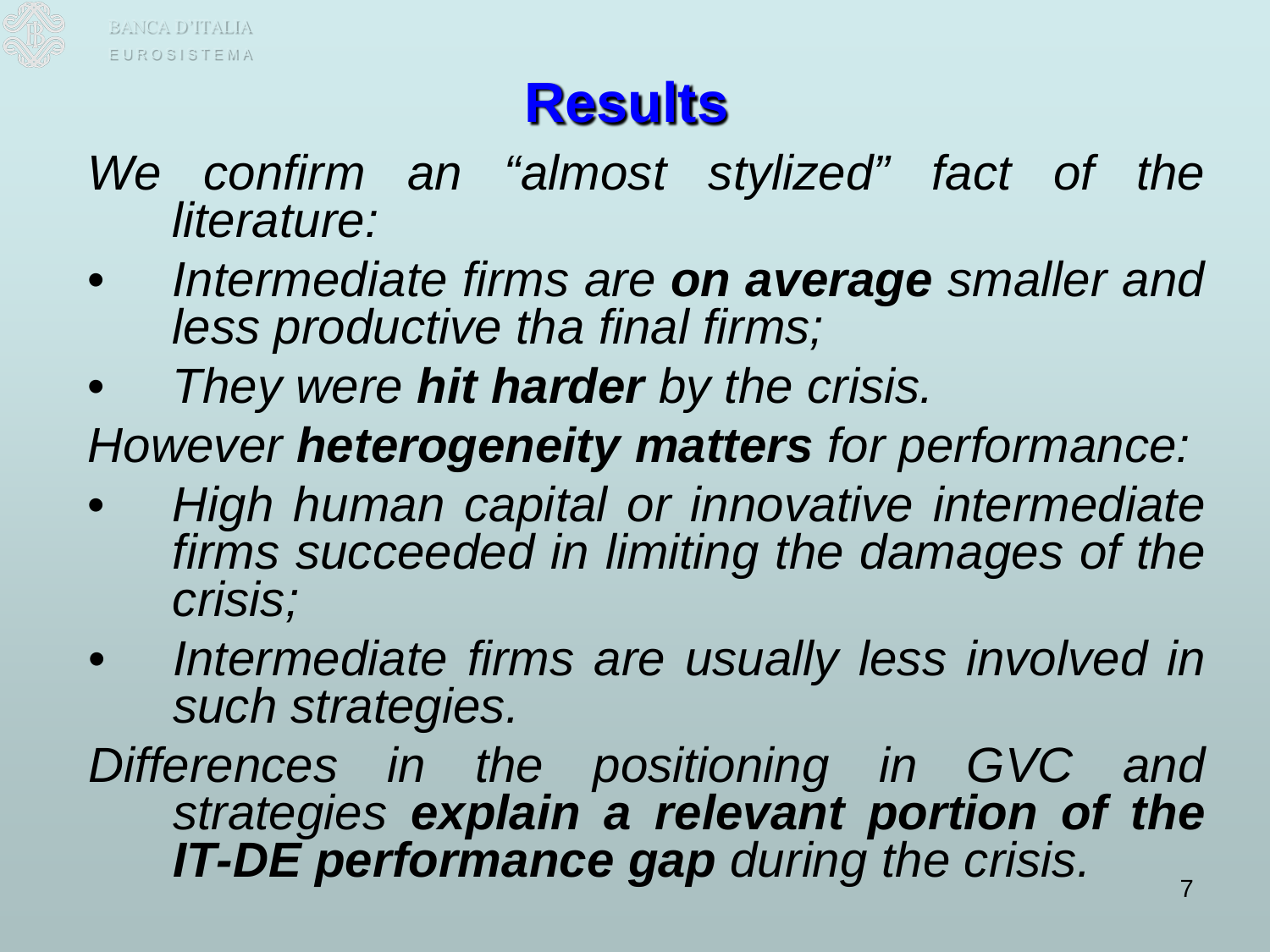

#### **Literature review**

- *Endogenous formation and organization of GVC with heterogeneous firms: Helpman (2006), Antras&Helpman (2004), Antras&Chor (2013).*
- *Intermediate firms, clusters, and development: Gereffi (1994); Gereffi&Korzeniewics (1994), Gereffi (1999), Humphrey&Schmitz (2002). The role for upgrading (Accetturo et al., 2011; Giunta et al., 2012; Accetturo et al., 2012).*
- *Involvement of Italian and German firms in GVC (Breda&Cappariello, 2012).*
- 8 • *GVC and the great recession: Alessandria et al. (2011); Escaith et al. (2010); Altomonte et al. (2012); Békés et al. (2011).*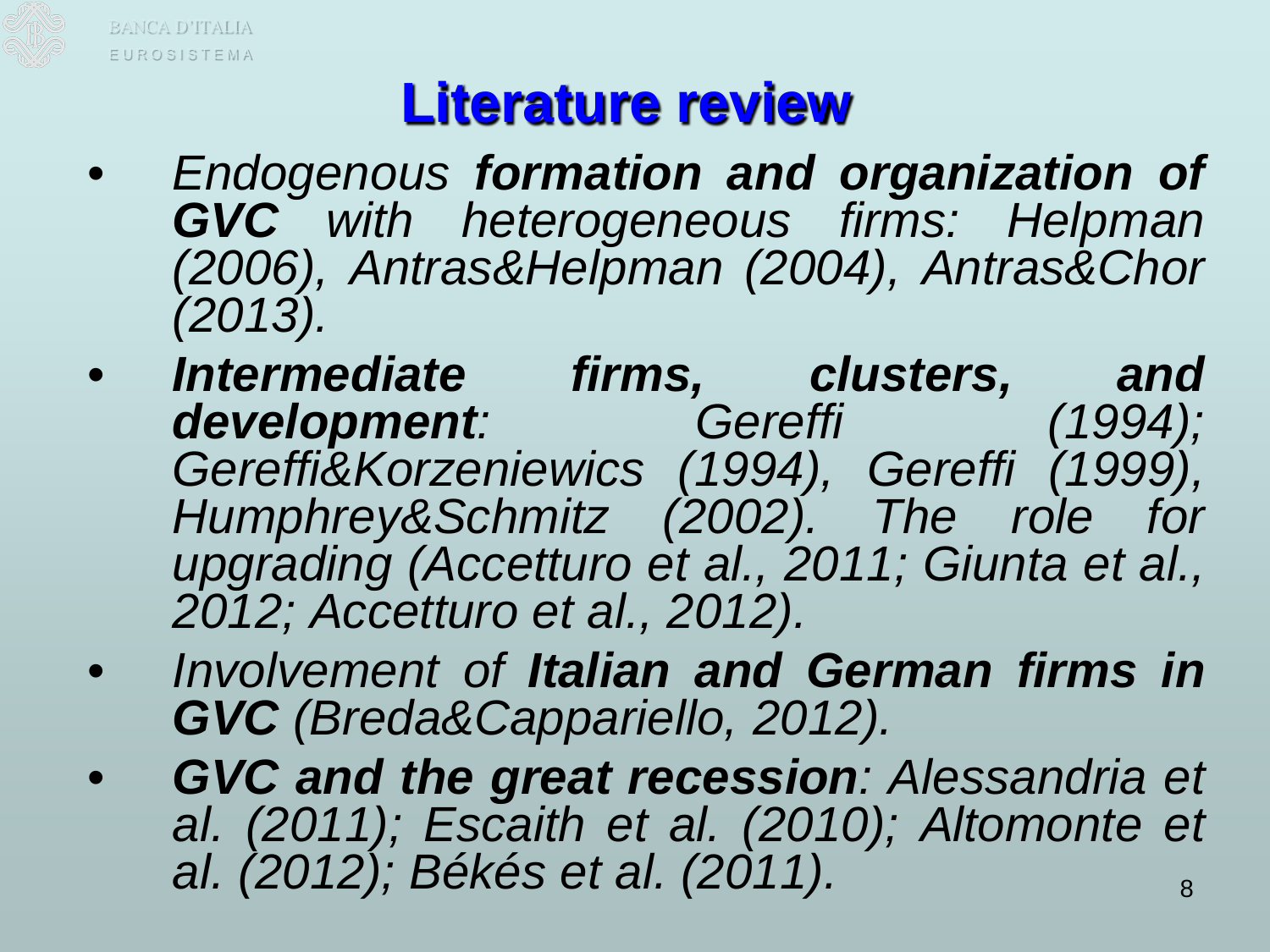

#### **Data**

- *Microdata of the EU-supported EFIGE project.*
- *Sample includes: 3000 firms for FR, DE, IT, ES; 2000 for UK; 500 for AT and HU.*
- *High representativeness of the national industrial structure (Barba Navaretti et al., 2011). Information on: structure of the firm, labor force, technology, internationalization, financa and positioning on the market.*
- *EFIGE merged with balance sheets by Amadeus (Bureau Van Dijk).*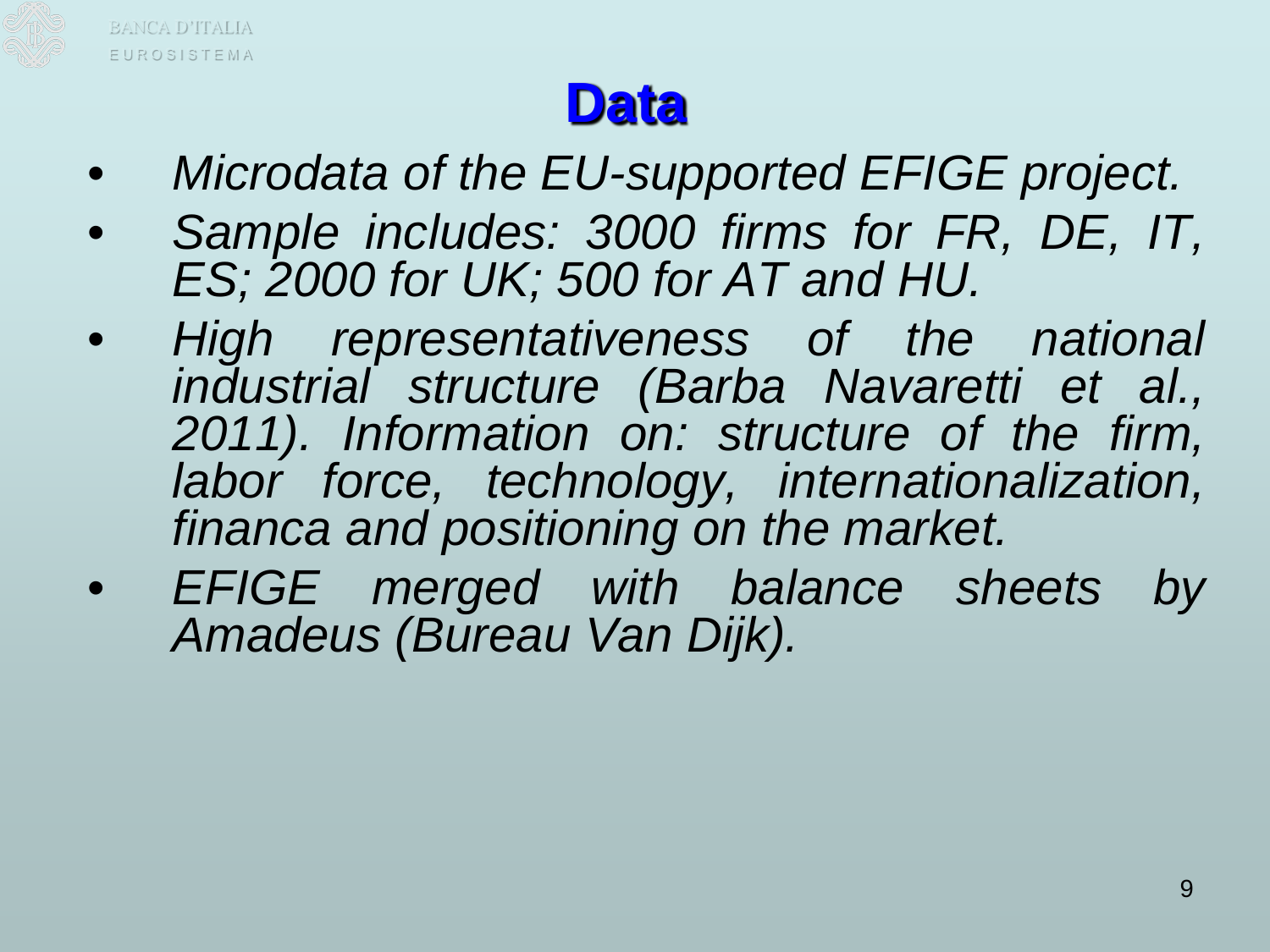

#### **Our core variable**

- *Measure of "how intermediate" is a firm is the share of total turnover made up by sales of produced-to-order goods to other private firms (SPTO).*
- *Cons: it does not allow to distinguish where, in a GVC, a firm is located with respect to the final consumer.*
- *Pro: a continuous measure of how much a firm is involved in a firm-to-firm interaction.*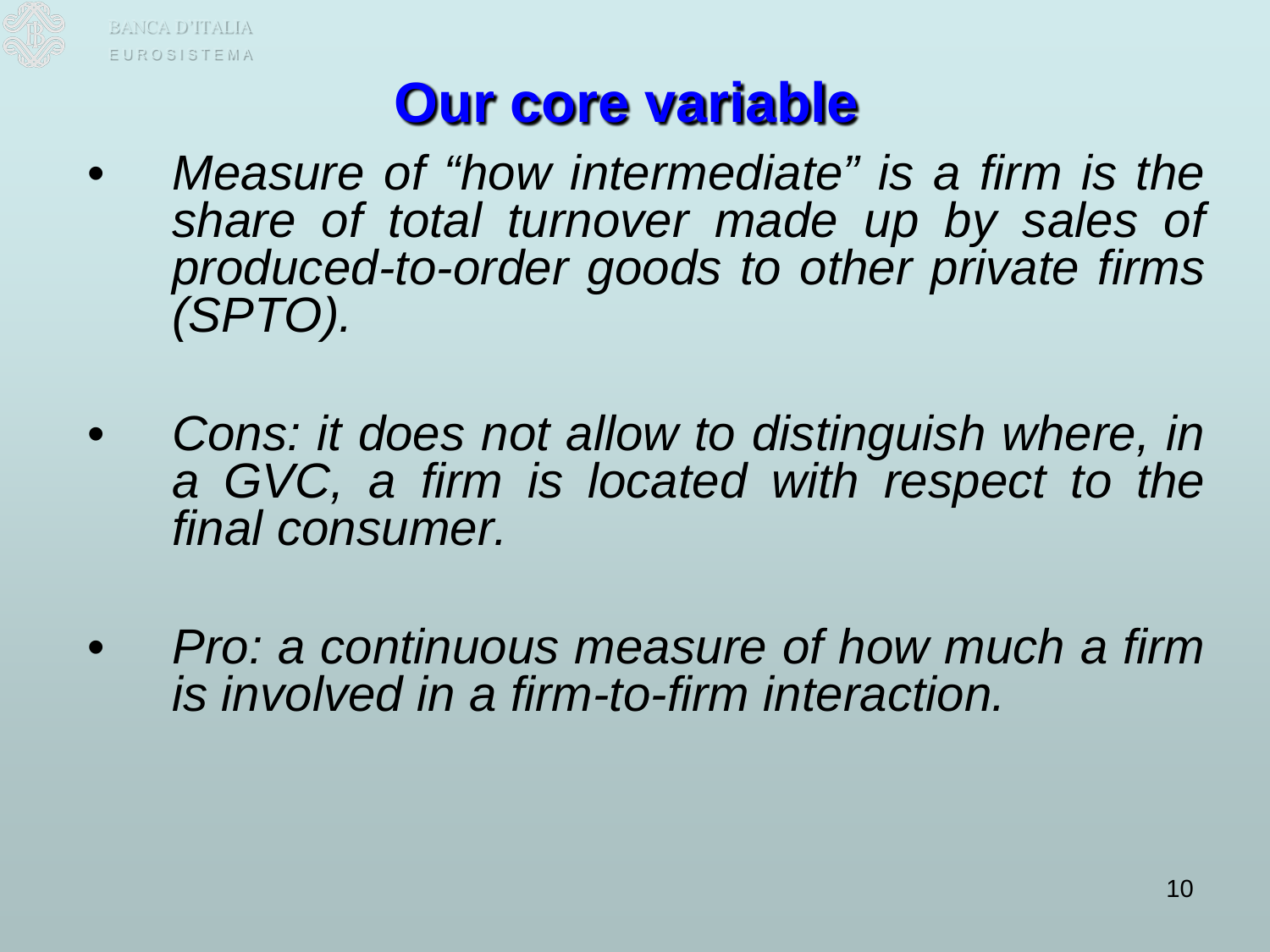# Descriptive part 1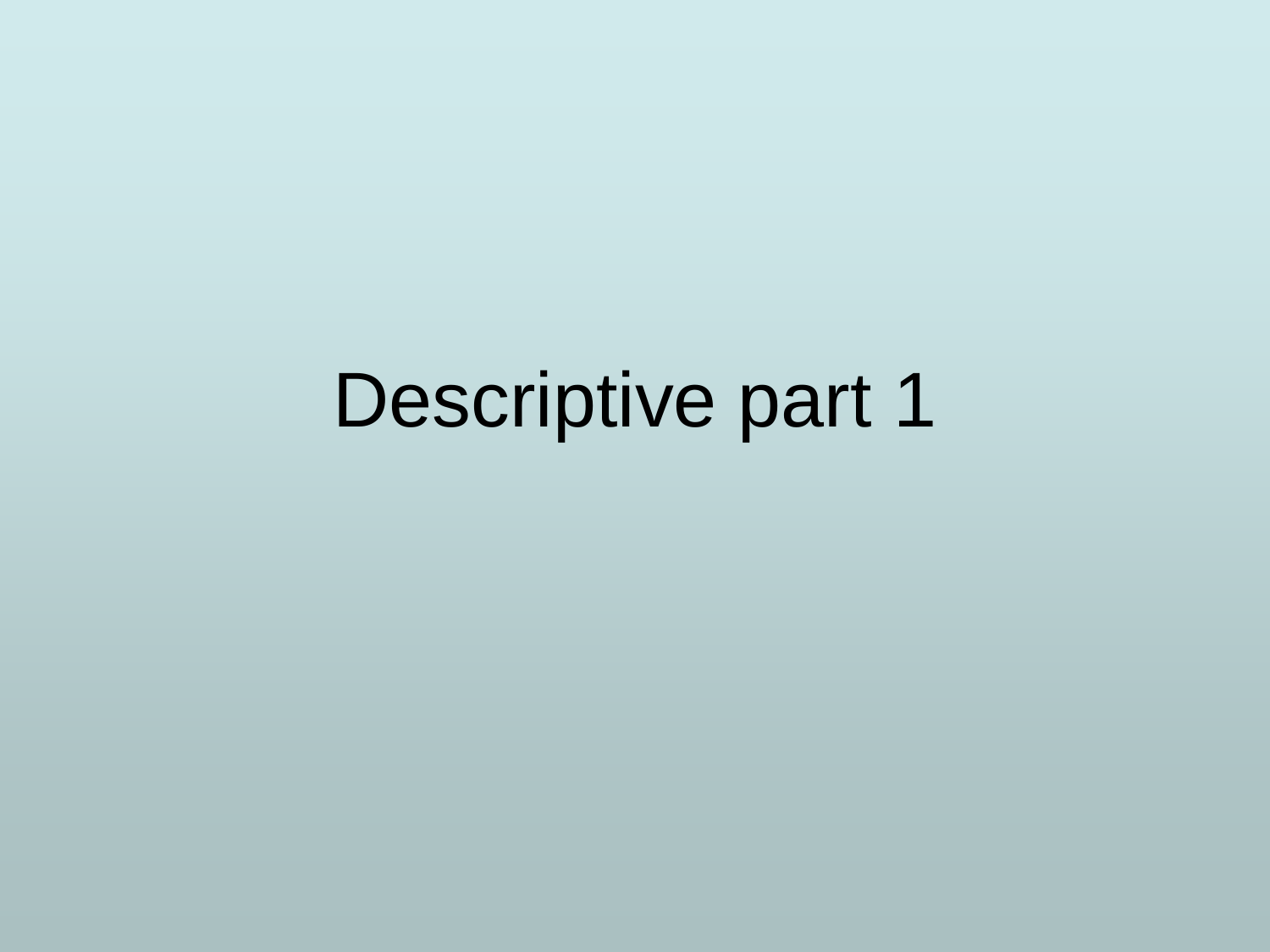

|                       | <b>Italy</b> |                  | Germany     |                  |
|-----------------------|--------------|------------------|-------------|------------------|
|                       | <b>SPTO</b>  | Purch.<br>/sales | <b>SPTO</b> | Purch.<br>/sales |
| Traditional           | 82.1         | 32.3             | 53.8        | 17.7             |
| Chemical              | 76.9         | 38.0             | 65.6        | 17.0             |
| <b>Metals</b>         | 84.7         | 34.1             | 69.5        | 16.9             |
| <b>Mechanics</b>      | 81.1         | 33.5             | 62.7        | 21.7             |
| Advanced<br>mechanics | 70.3         | 29.9             | 50.9        | 19.5             |
| Automotive            | 78.9         | 36.8             | 60.8        | 22.1             |
| Other                 | 78.2         | 33.2             | 62.2        | 15.9             |
| <b>Total</b>          | 80.9         | 33.7             | 62.9        | 18.2<br>12       |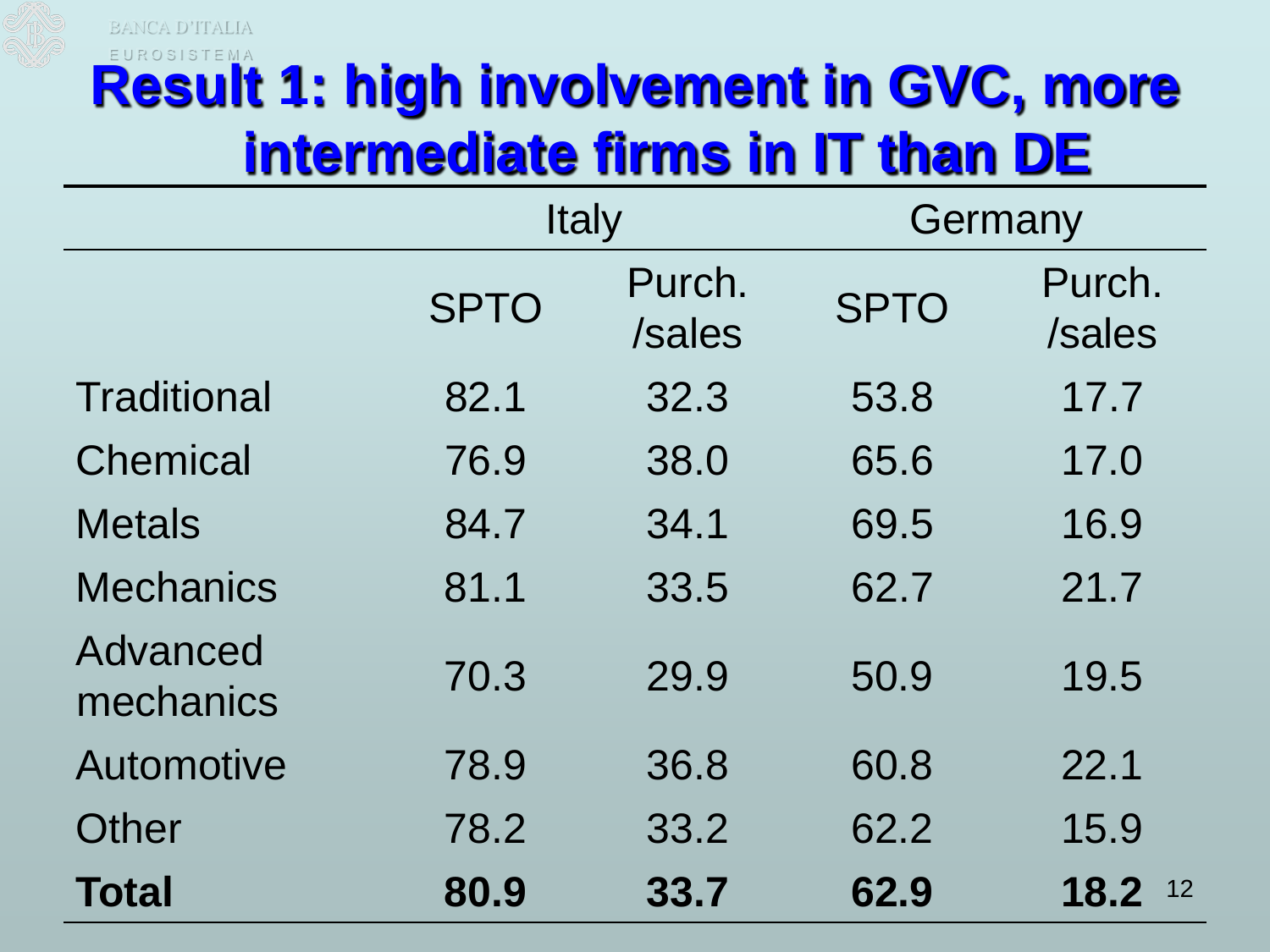#### **Result 2: Italian firms more fragmented than German; but with convergence**

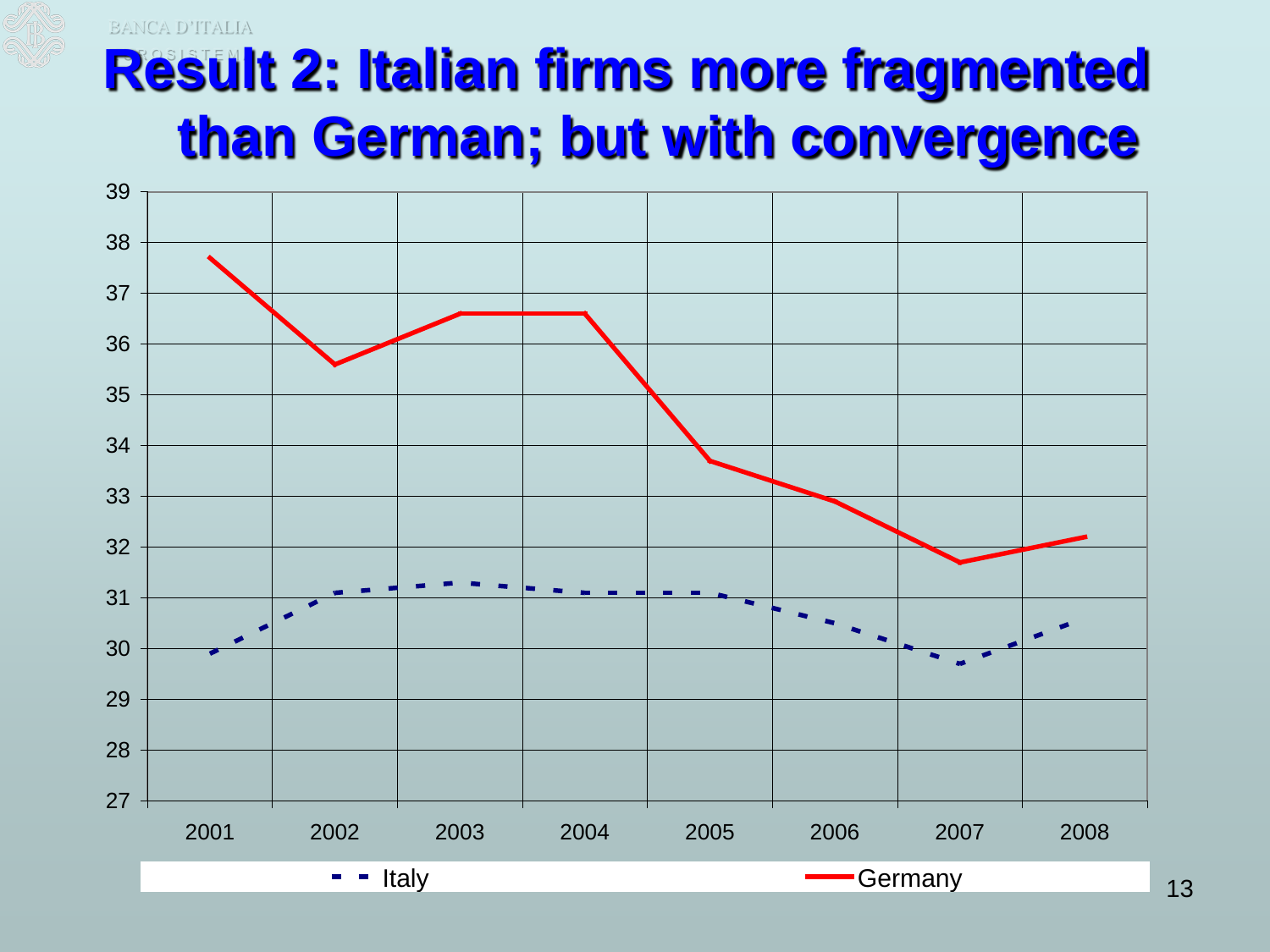

## **Result 3: Intermediate worse than final (in both countries); IT worse than DE**

|                          | Intermediate |         |              | Final   |         |              |
|--------------------------|--------------|---------|--------------|---------|---------|--------------|
| <b>Sales-2007</b>        |              | 8,251   |              |         | 15,708  |              |
| Empl.-2007               |              | 41.1    |              |         | 58.9    |              |
| Lab. Prod.-<br>2007      |              | 50.4    |              |         | 58.0    |              |
| <b>Sales 2008-</b><br>09 |              | $-25.4$ |              |         | $-17.0$ |              |
|                          |              | Italy   |              |         | Germany |              |
|                          | Interm.      | Final   | <b>Total</b> | Interm. | Final   | <b>Total</b> |
| <b>Sales-2007</b>        | 8,005        | 14,798  | 10,377       | 9,191   | 17,038  | 13,777       |
| <b>Empl.-2007</b>        | 35.6         | 43.6    | 38.3         | 62.4    | 81.4    | 73.5         |
| Lab. Prod -<br>2007      | 50.2         | 52.9    | 51.1         | 56.6    | 99.5    | 82.1         |
| <b>Sales 2008-</b><br>09 | $-30.2$      | $-25.3$ | $-28.4$      | $-7.5$  | $-4.9$  | 14<br>-5.9   |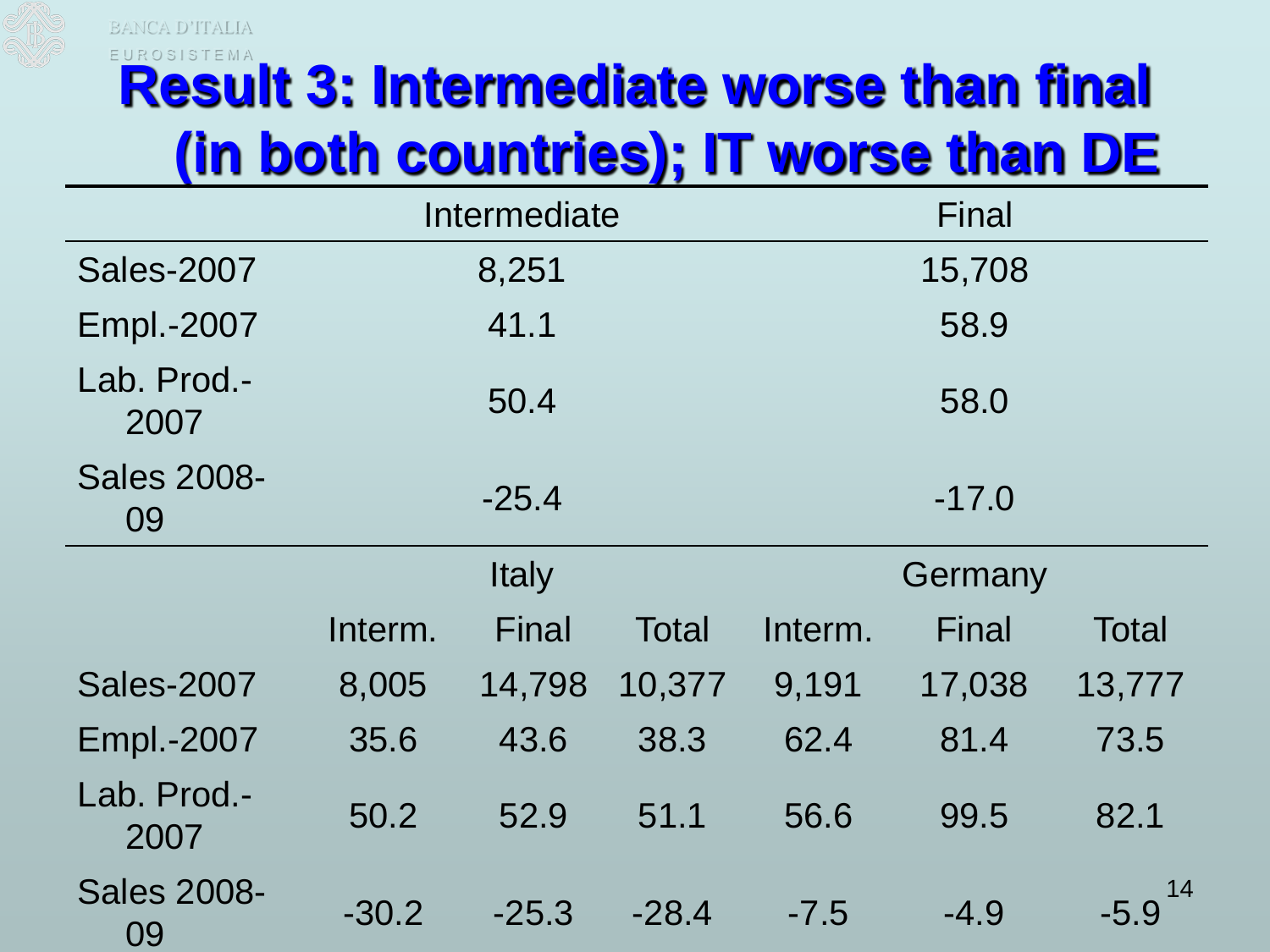# Descriptive part 2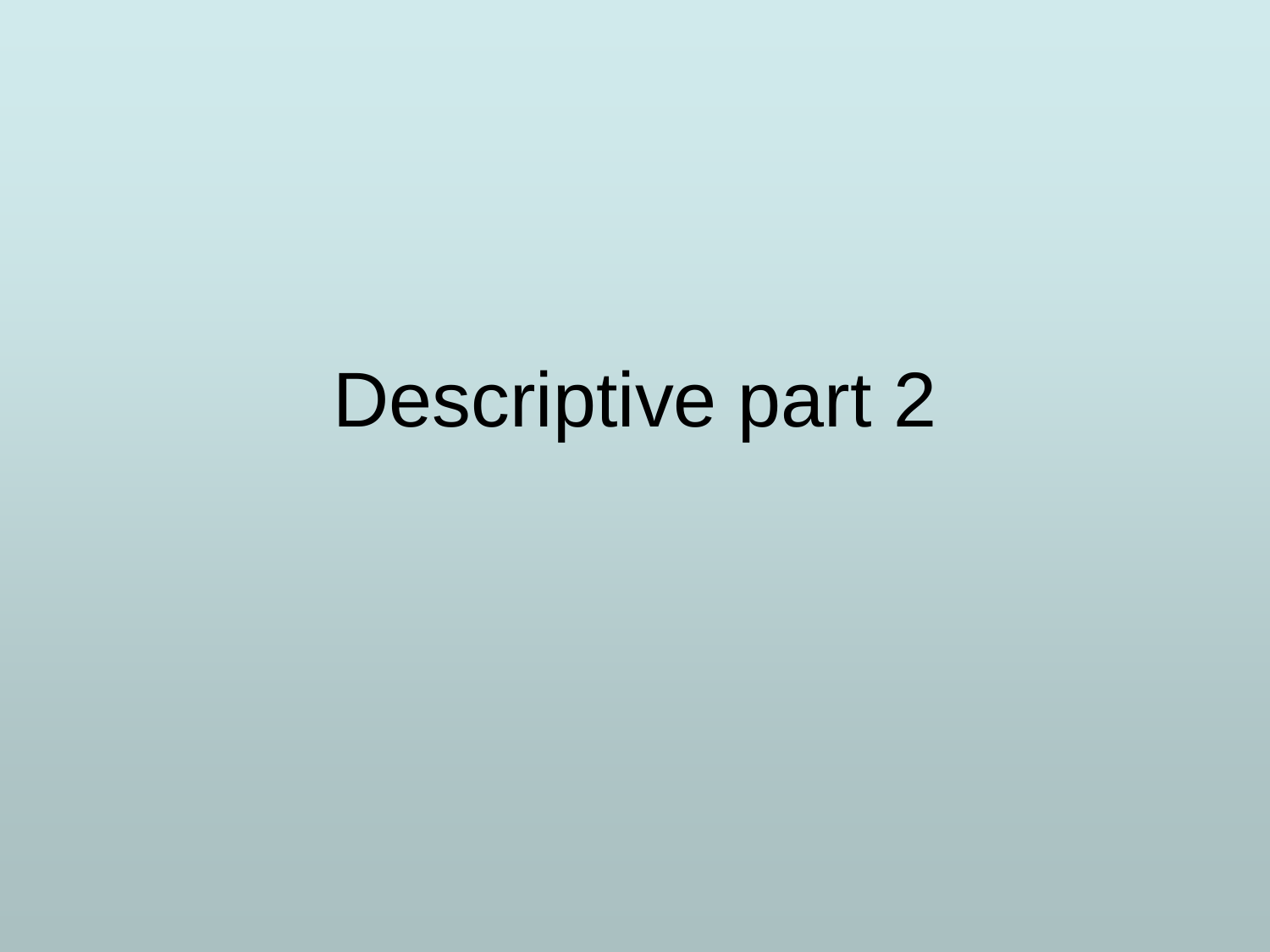

#### **Heterogeneity**

- *Heterogeneity among intermediate can be stronger than for the final (Accetturo et al., 2011; Giunta et al. 2012).*
- *Firms might be different in terms of :*
	- *Human capital*
	- *Internationalization*
	- *Innovation*
- *All these characteristics are frequently highly correlated. We resort to a PC analysis to extract latent variables.*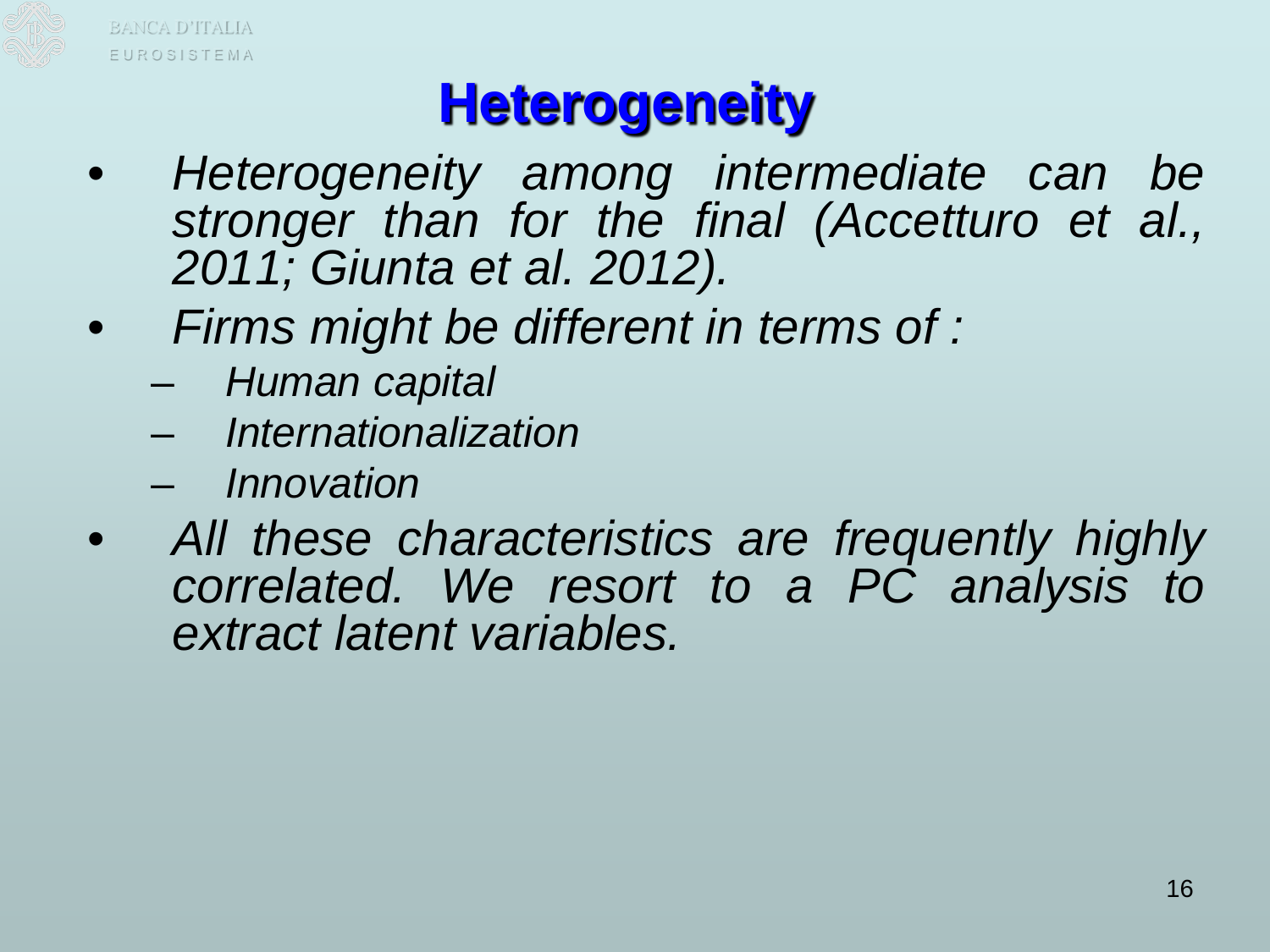

## **Heterogeneity**

- *We consider these variables:*
	- *Share of employees with a tertiary education;*
	- *Share of employees in training;*
	- *Dummy for product innovation;*
	- *Dummy for process innovation;*
	- *Share of exports.*
- *We consider all the components with an eigenvalue greater than one:*
	- *Component Innovation&Trade correlated with innovation and exports*
	- *Component Human Capital (HC) correlated with tertiary education and training.*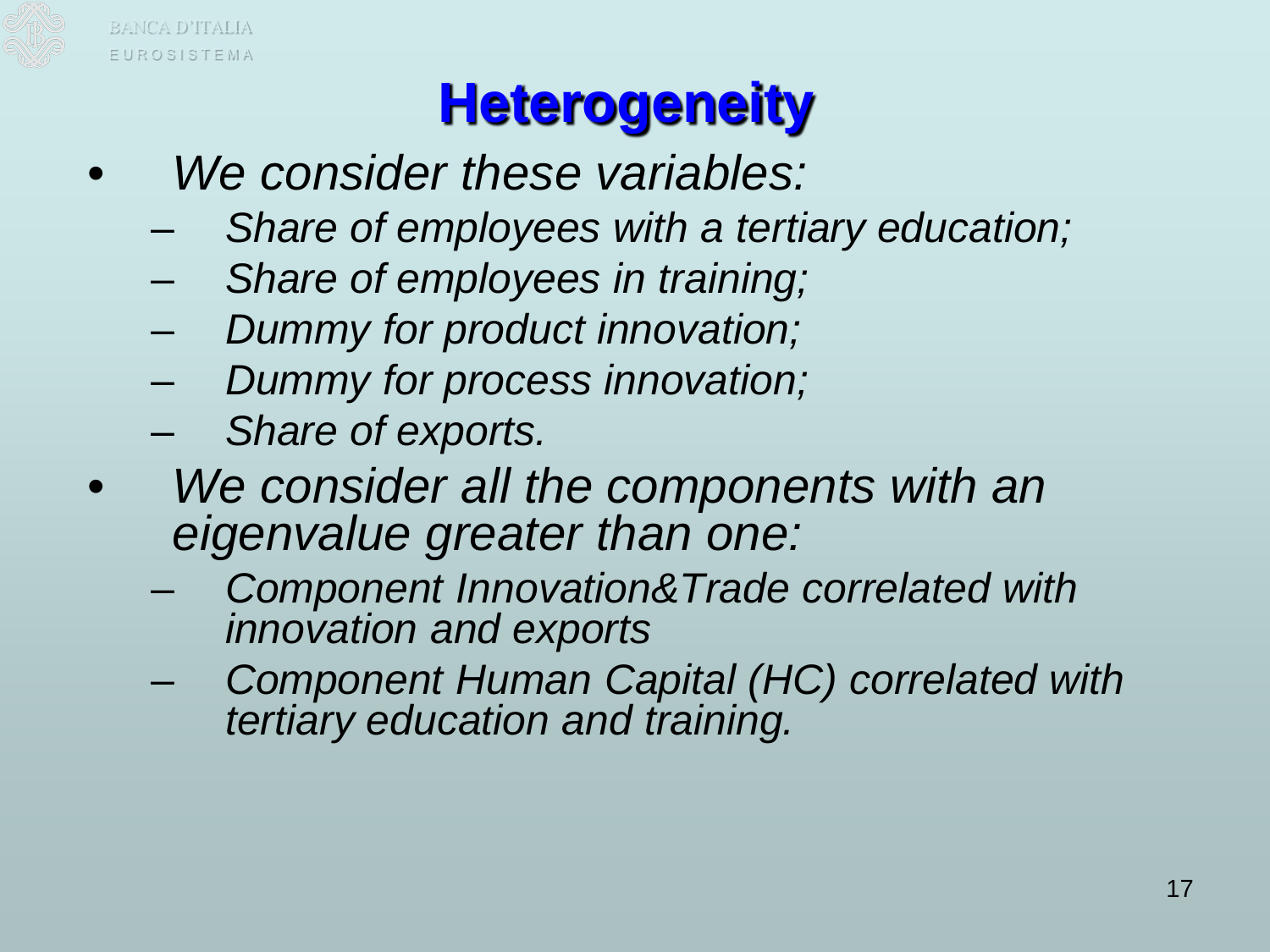

# **Result 4: intermediate less involved in both strategies; IT gap for HC**

|            |                     | Interm.             |                     |                     | <b>Final</b>     |                        |
|------------|---------------------|---------------------|---------------------|---------------------|------------------|------------------------|
| Inno&Trade |                     | $-0.083$            |                     |                     | 0.116            |                        |
|            | (1.195)             |                     |                     | (1.200)             |                  |                        |
| <b>HC</b>  |                     | $-0.073$            |                     | 0.103               |                  |                        |
|            |                     | (1.021)             |                     |                     | (1.083)          |                        |
|            |                     | <b>Italy</b>        |                     |                     | Germany          |                        |
|            | Interm.             | Final               | <b>Total</b>        | Interm.             | Final            | Total                  |
| Inno&Trade | $-0.075$<br>(1.194) | 0.133<br>(1.183)    | $-0.002$<br>(1.194) | $-0.113$<br>(1.196) | 0.092<br>(1.223) | 0.006<br>(1.216)       |
| <b>HC</b>  | $-0.216$<br>(0.944) | $-0.188$<br>(0.975) | $-0.206$<br>(0.955) | 0.471<br>(1.116)    | 0.529<br>(1.090) | 0.505<br>$(1.101)_{8}$ |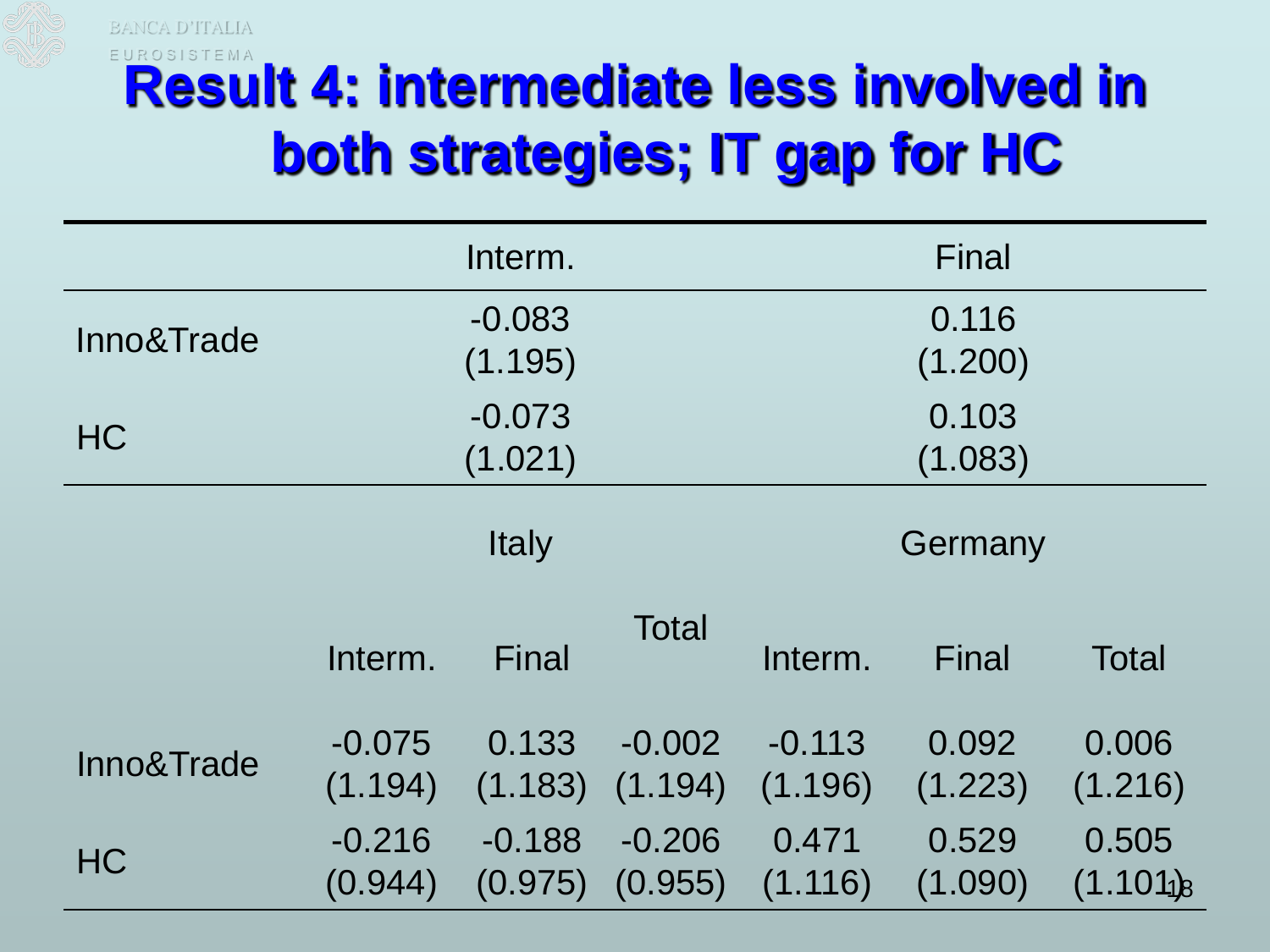# Econometrics: does this evidence matter for firm performance?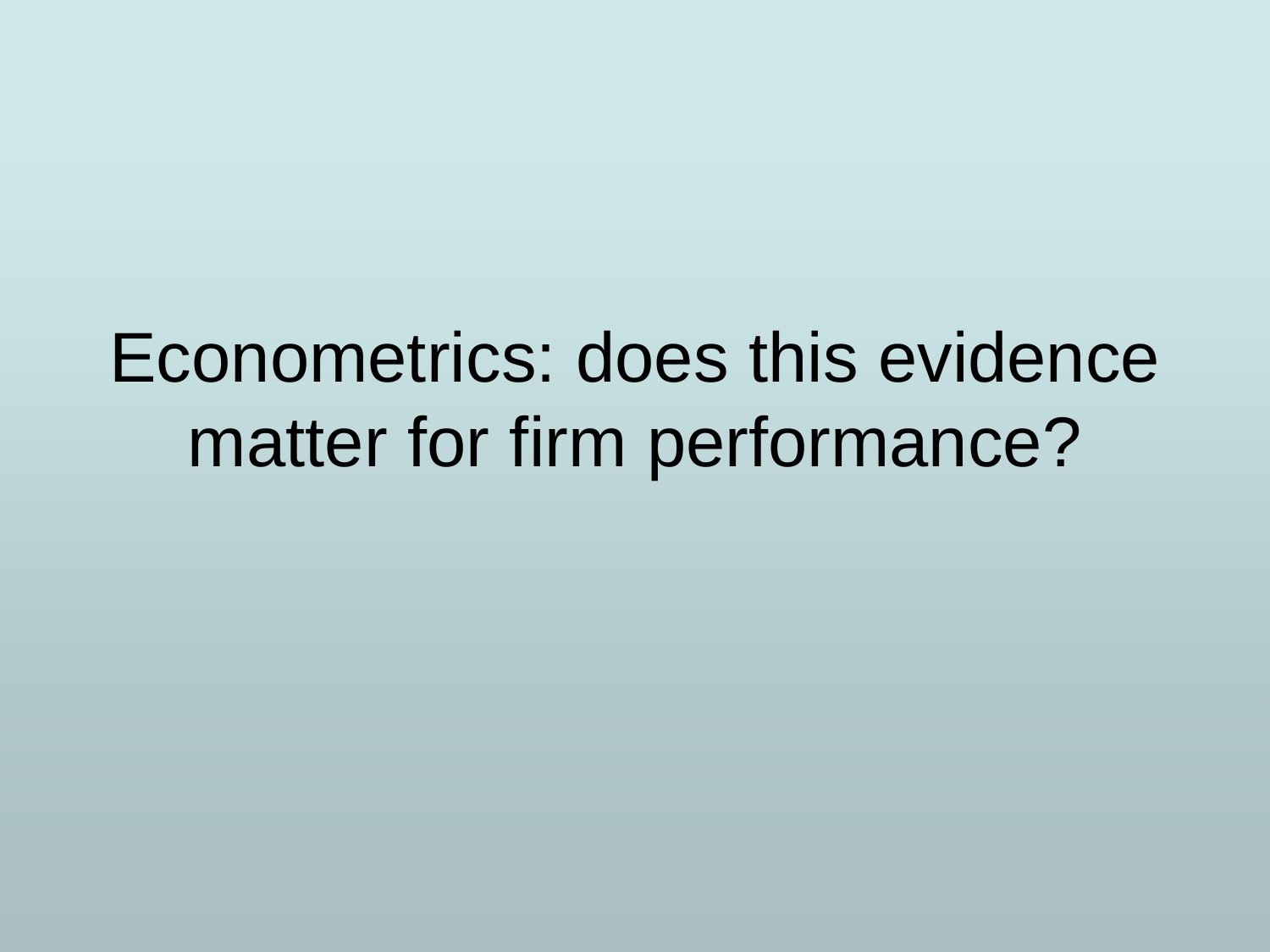

#### **Performance during the crisis**

#### *We estimate the following equation:*

 $\Delta y_i = \alpha + \beta_1 SPTO_i + \beta_2 Strat_i + \beta_3 SPTO_i * Strat_i + \gamma X_i + \phi_1 D_s + \phi_2 D_c + \varepsilon_i$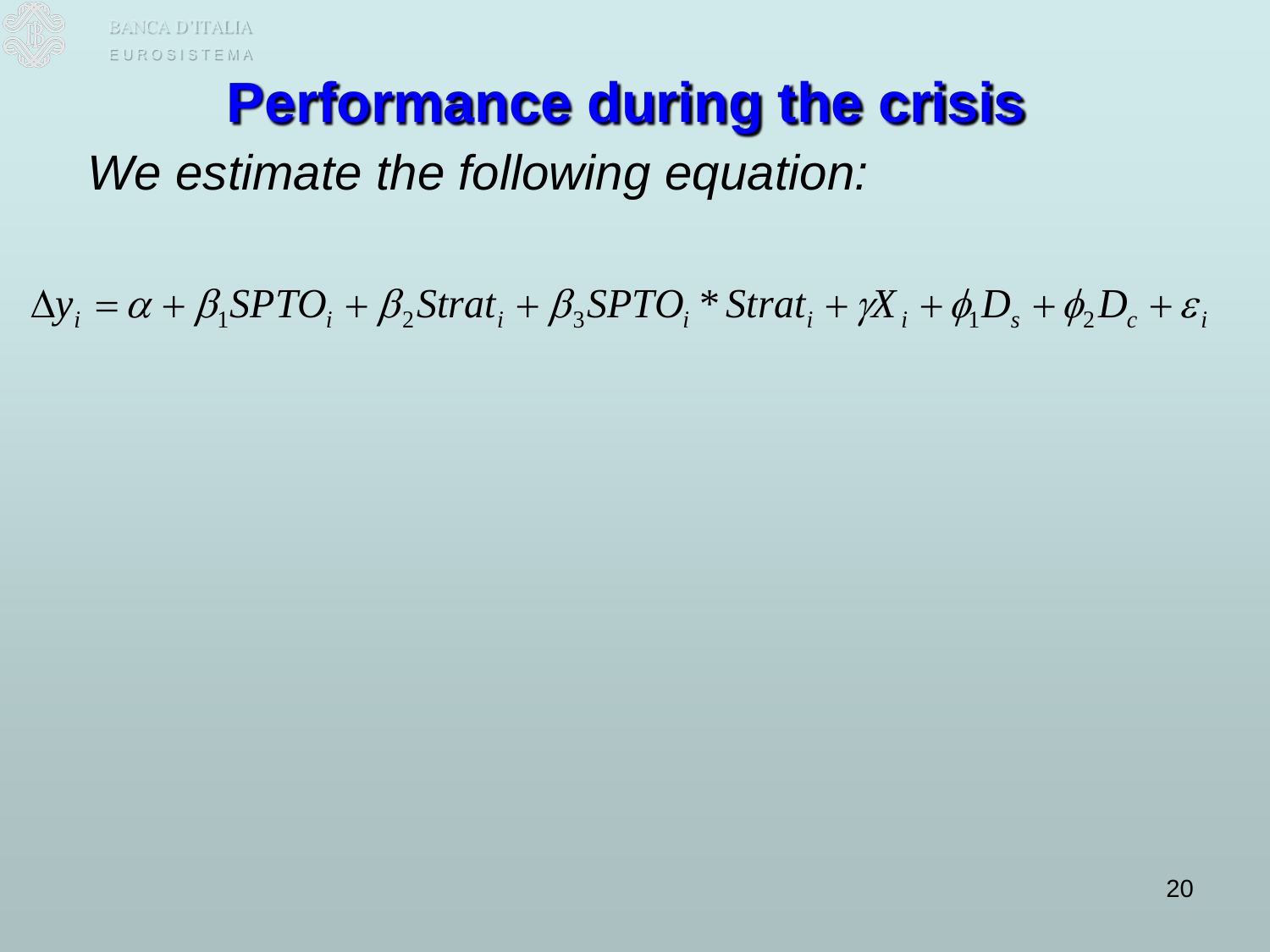

#### **Performance during the crisis**

#### *We estimate the following equation:*

 $\Delta y_i = \alpha + \beta_1 SPTO_i + \beta_2 Strat_i + \beta_3 SPTO_i * Strat_i + \gamma X_i + \phi_1 D_s + \phi_2 D_c + \varepsilon_i$ 

Log growth rate of sales between 2007 and 2009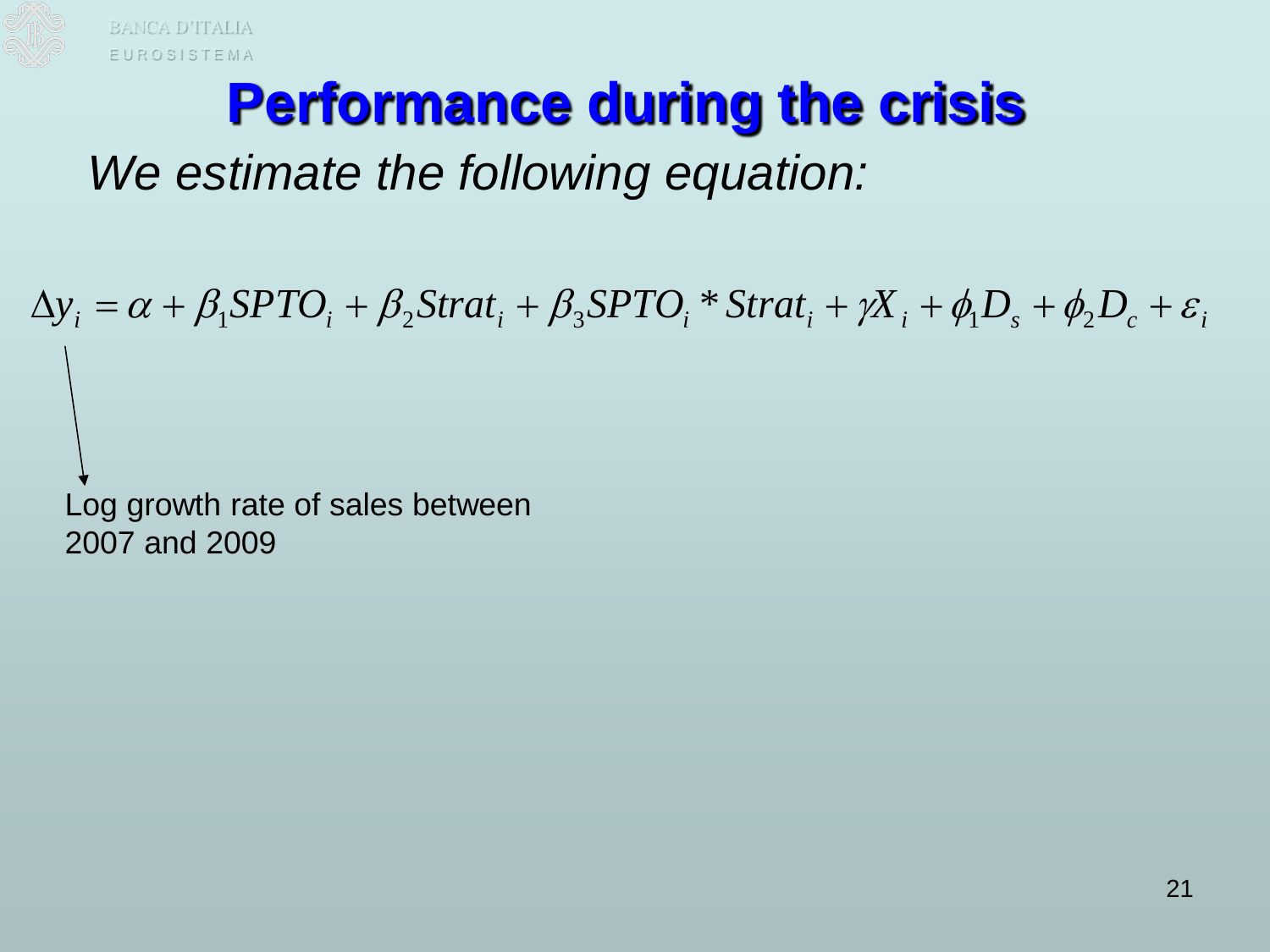

#### **Performance during the crisis**

#### *We estimate the following equation:*

 $\Delta y_i = \alpha + \beta_1 SPTO_i + \beta_2 Strat_i + \beta_3 SPTO_i * Strat_i + \gamma X_i + \phi_1 D_s + \phi_2 D_c + \varepsilon_i$ 

Share of produced to order sales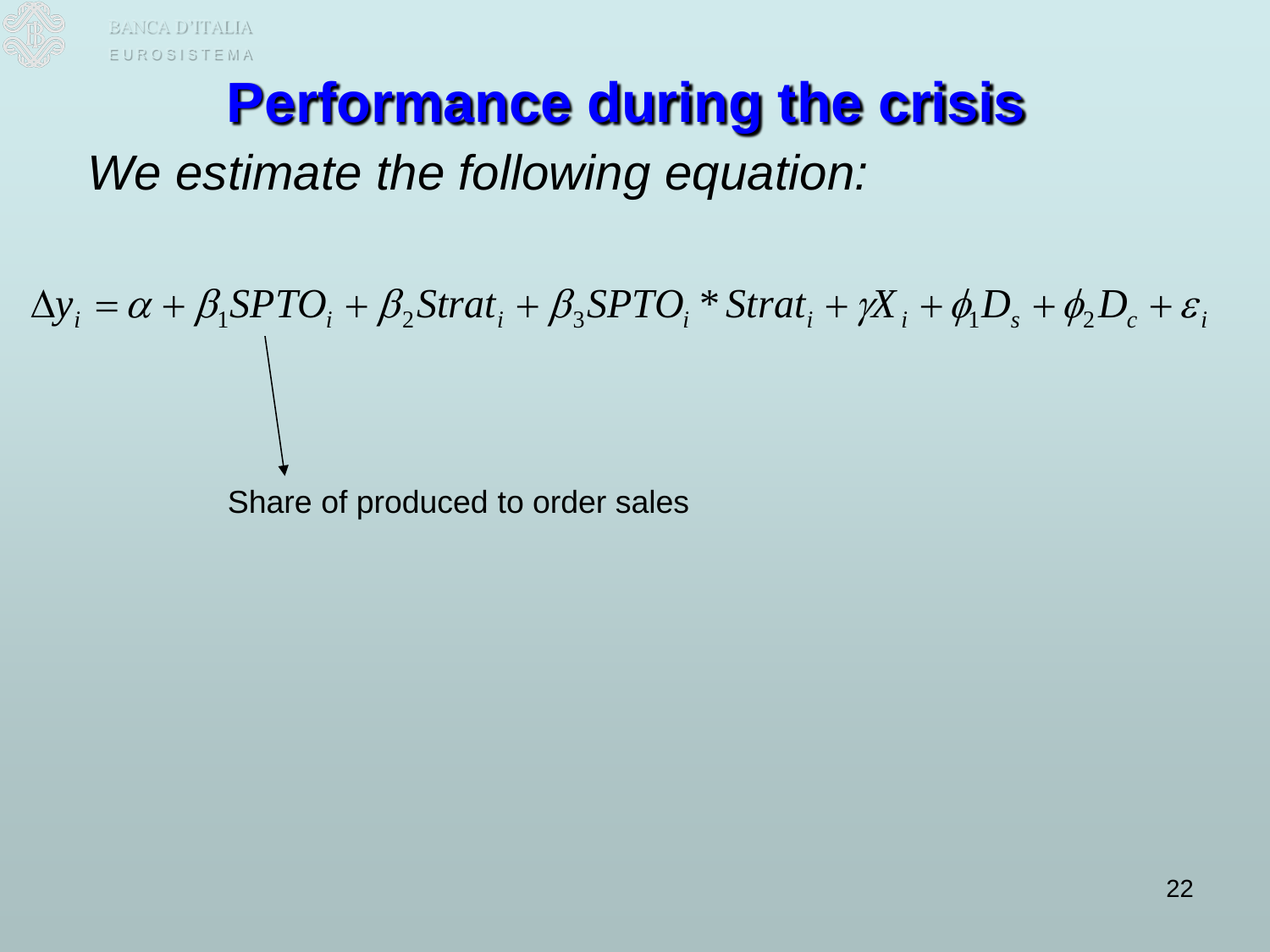

#### **Performance during the crisis**

#### *We estimate the following equation:*

# $\Delta y_i = \alpha + \beta_1 SPTO_i + \beta_2 Strat_i + \beta_3 SPTO_i * Strat_i + \gamma X_i + \phi_1 D_s + \phi_2 D_c + \varepsilon_i$

Strategies and their interaction with SPTO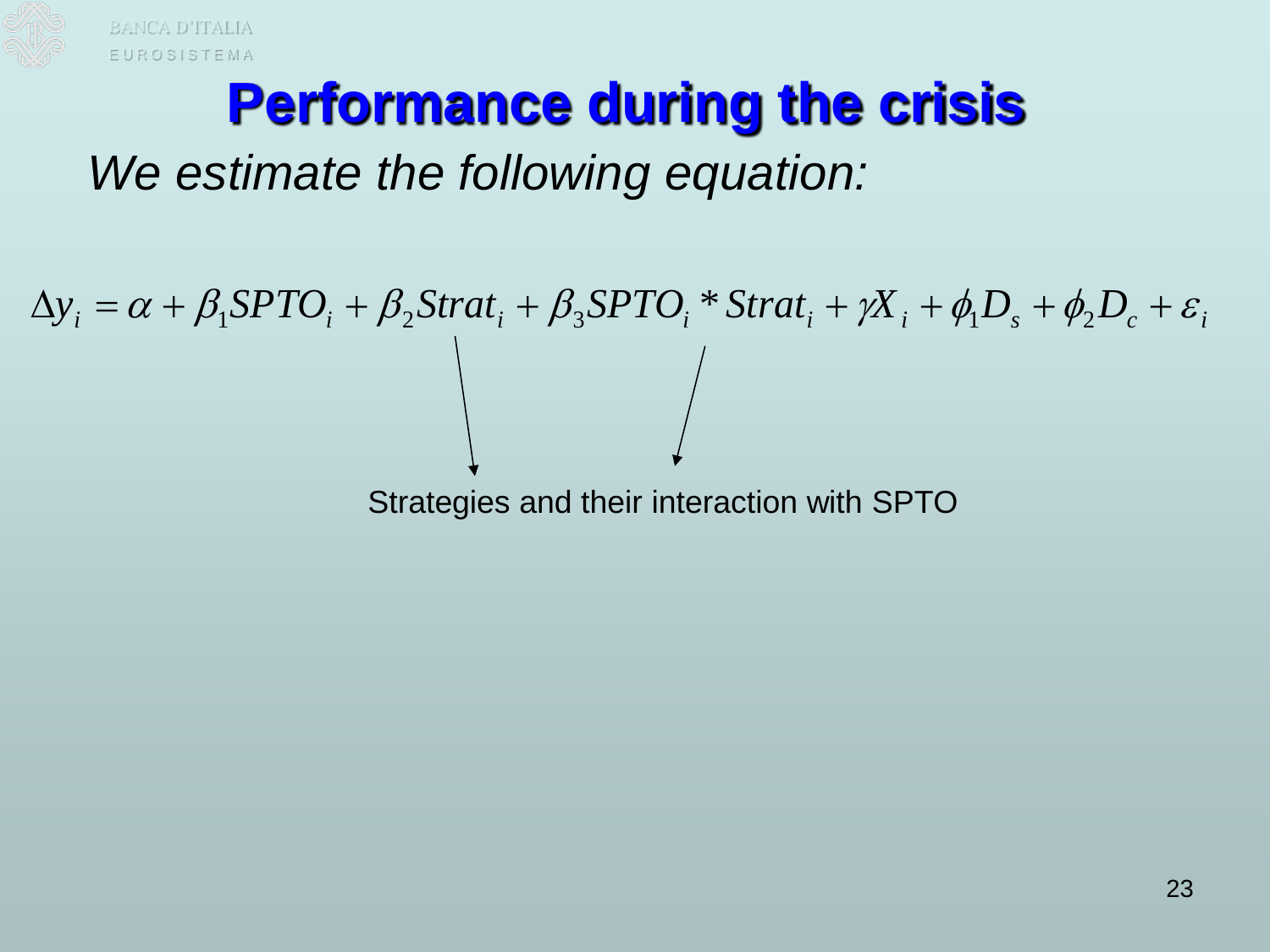

#### **Performance during the crisis**

#### *We estimate the following equation:*

 $\Delta y_i = \alpha + \beta_1 SPTO_i + \beta_2 Strat_i + \beta_3 SPTO_i * Strat_i + \gamma X_i + \phi_1 D_s + \phi_2 D_c + \varepsilon_i$ 

Firm level controls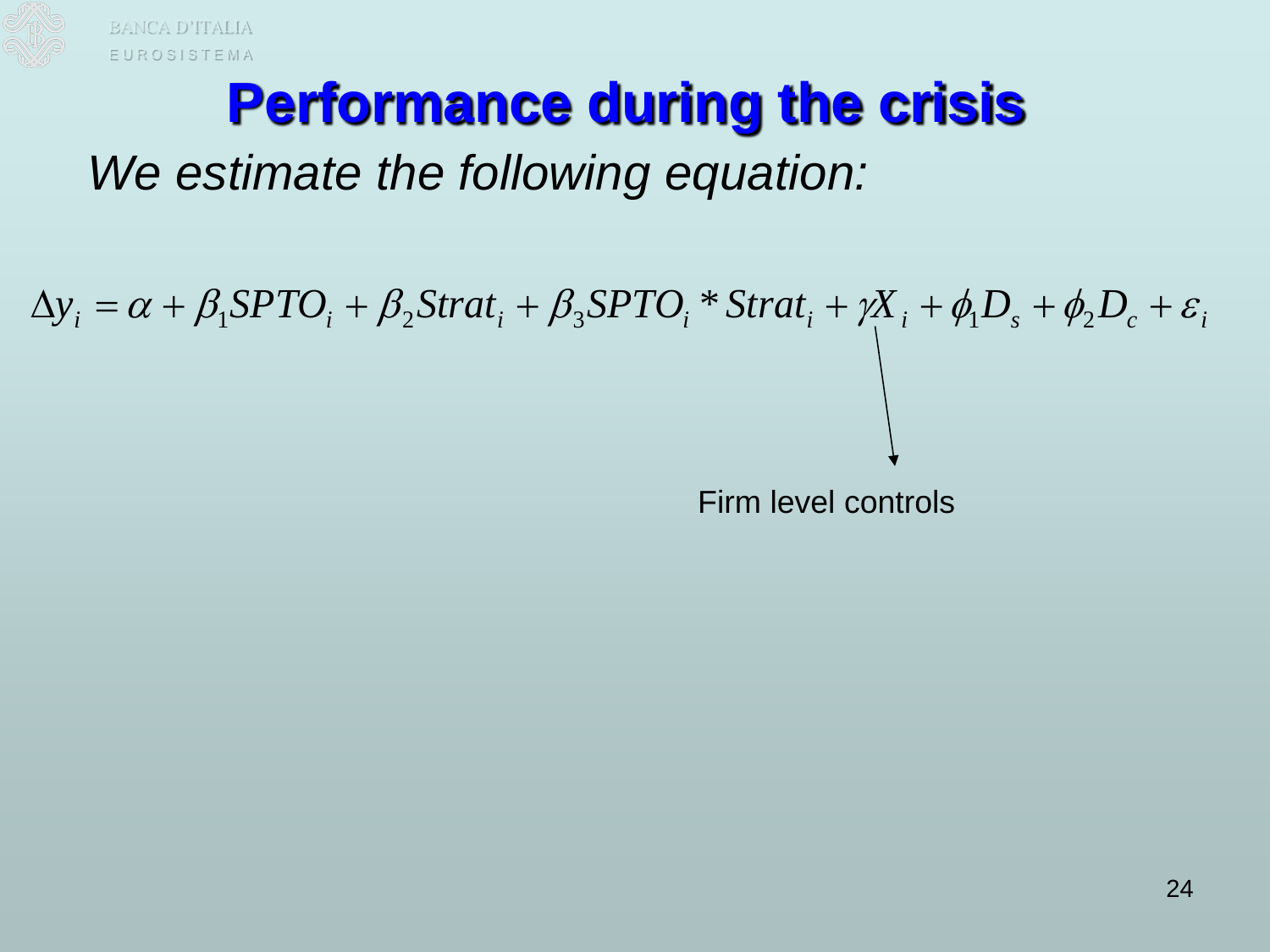

#### **Performance during the crisis**

#### *We estimate the following equation:*

 $\Delta y_i = \alpha + \beta_1 SPTO_i + \beta_2 Strat_i + \beta_3 SPTO_i * Strat_i + \gamma X_i + \phi_1 D_s + \phi_2 D_c + \varepsilon_i$ 

Sectoral and country dummies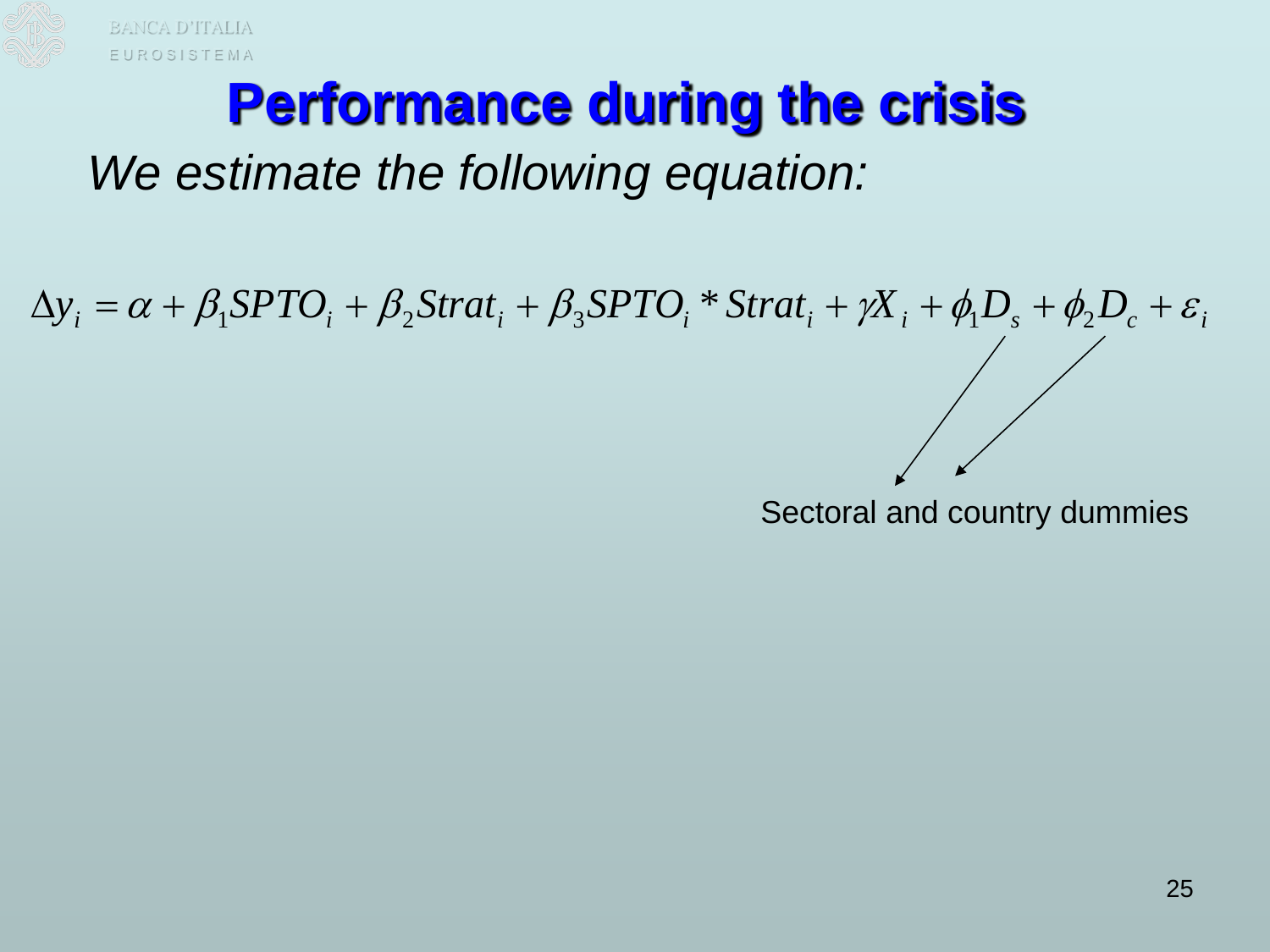

|                 | (1)                   | (2)                    | (3)                    | (4)                    |
|-----------------|-----------------------|------------------------|------------------------|------------------------|
| <b>SPTO</b>     | $-0.034**$<br>(0.016) | $-0.038**$<br>(0.016)  | $-0.035**$<br>(0.016)  | $-0.036**$<br>(0.016)  |
| Log(empl)-2007  |                       | $3.504**$<br>(1.421)   | $3.449**$<br>(1.420)   | $3.477**$<br>(1.417)   |
| Log(sales)-2007 |                       | $-4.074***$<br>(1.104) | $-4.245***$<br>(1.165) | $-4.170***$<br>(1.162) |
| Inno&Trade      |                       |                        | $0.923*$<br>(0.564)    | $-2.282**$<br>(0.996)  |
| <b>HC</b>       |                       |                        | $2.205***$<br>(0.601)  | $3.555***$<br>(1.124)  |
| Inno&Trade*SPTO |                       |                        |                        | $0.042**$<br>(0.012)   |
| <b>HC*SPTO</b>  |                       |                        |                        | $-0.016$<br>(0.014)    |
| $R^2$           | 0.13                  | 0.14                   | 0.15                   | 0.15                   |
| No. Obs.        | 3,253                 | 3,253                  | 3,253                  | 26                     |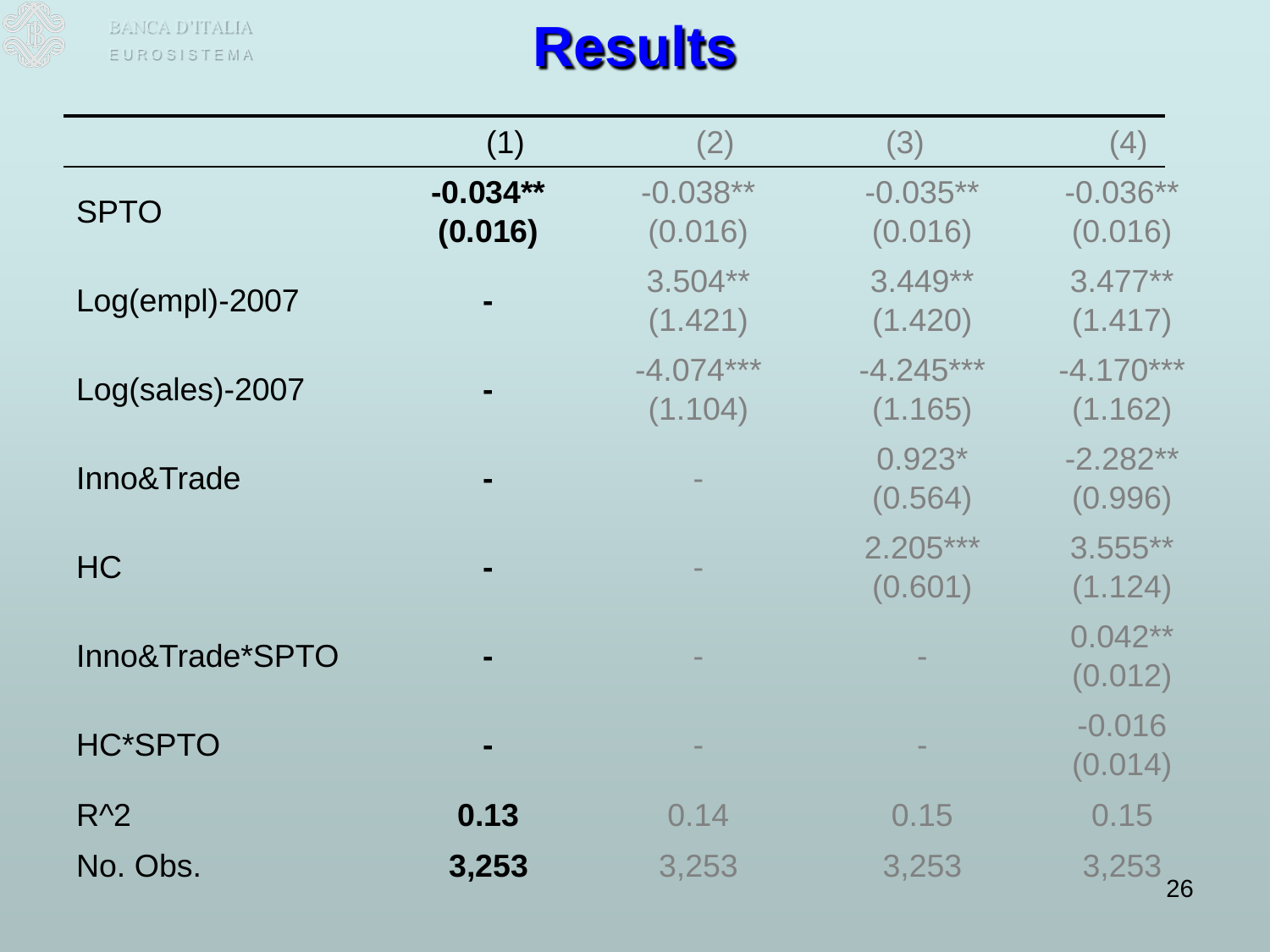

|                 | (1)                   | (2)                    | (3)                    | (4)                    |
|-----------------|-----------------------|------------------------|------------------------|------------------------|
| <b>SPTO</b>     | $-0.034**$<br>(0.016) | $-0.038**$<br>(0.016)  | $-0.035**$<br>(0.016)  | $-0.036**$<br>(0.016)  |
| Log(empl)-2007  |                       | $3.504**$<br>(1.421)   | $3.449**$<br>(1.420)   | $3.477**$<br>(1.417)   |
| Log(sales)-2007 |                       | $-4.074***$<br>(1.104) | $-4.245***$<br>(1.165) | $-4.170***$<br>(1.162) |
| Inno&Trade      |                       |                        | $0.923*$<br>(0.564)    | $-2.282**$<br>(0.996)  |
| <b>HC</b>       |                       |                        | $2.205***$<br>(0.601)  | $3.555***$<br>(1.124)  |
| Inno&Trade*SPTO |                       |                        |                        | $0.042**$<br>(0.012)   |
| <b>HC*SPTO</b>  |                       |                        |                        | $-0.016$<br>(0.014)    |
| $R^2$           | 0.13                  | 0.14                   | 0.15                   | 0.15                   |
| No. Obs.        | 3,253                 | 3,253                  | 3,253                  | 3,253                  |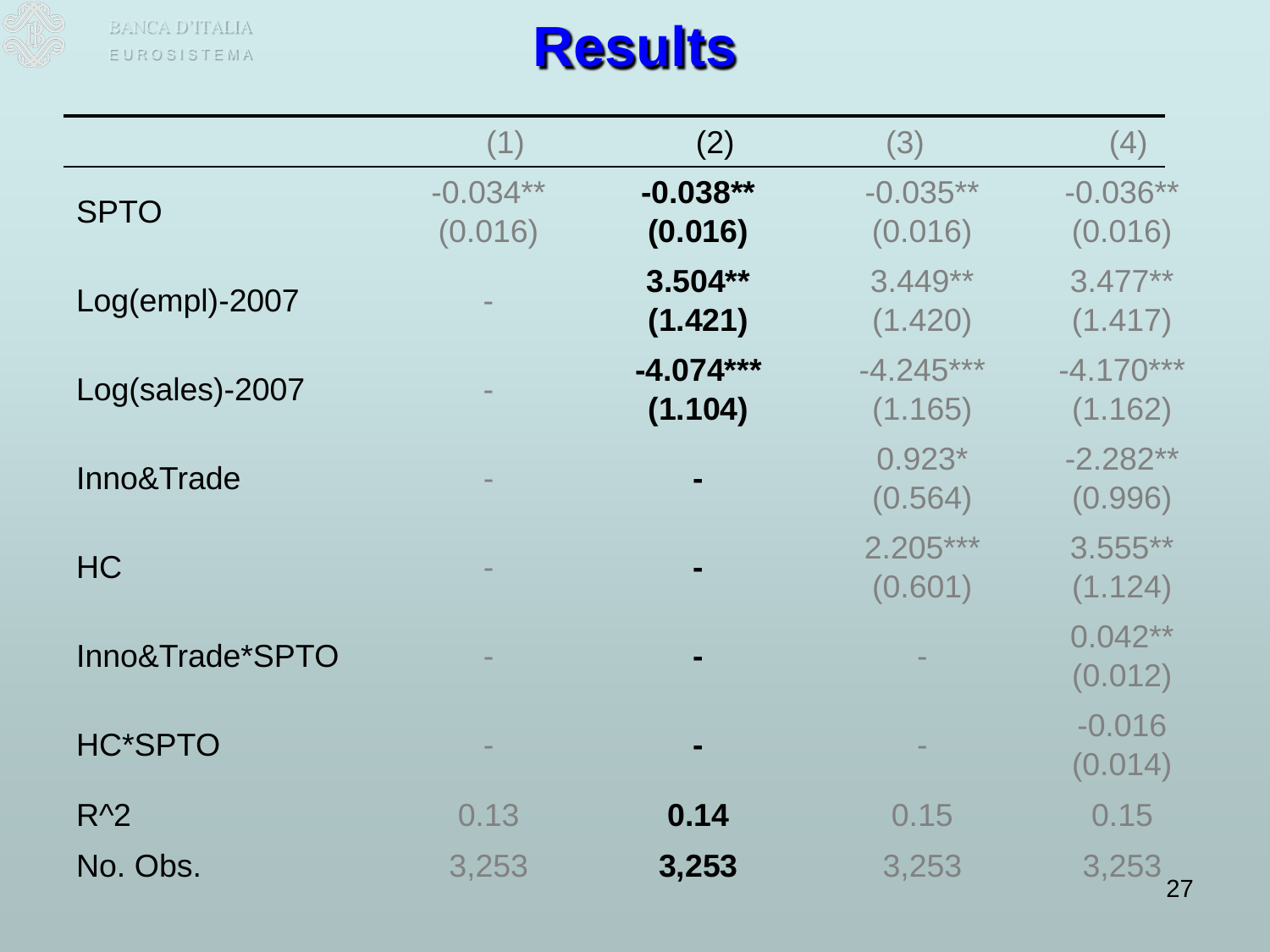

|                 | (1)                   | (2)                    | (3)                    | (4)                    |
|-----------------|-----------------------|------------------------|------------------------|------------------------|
| <b>SPTO</b>     | $-0.034**$<br>(0.016) | $-0.038**$<br>(0.016)  | $-0.035**$<br>(0.016)  | $-0.036**$<br>(0.016)  |
| Log(empl)-2007  |                       | $3.504**$<br>(1.421)   | $3.449**$<br>(1.420)   | $3.477**$<br>(1.417)   |
| Log(sales)-2007 |                       | $-4.074***$<br>(1.104) | $-4.245***$<br>(1.165) | $-4.170***$<br>(1.162) |
| Inno&Trade      |                       |                        | $0.923*$<br>(0.564)    | $-2.282**$<br>(0.996)  |
| <b>HC</b>       |                       |                        | $2.205***$<br>(0.601)  | $3.555***$<br>(1.124)  |
| Inno&Trade*SPTO |                       |                        |                        | $0.042**$<br>(0.012)   |
| <b>HC*SPTO</b>  |                       |                        |                        | $-0.016$<br>(0.014)    |
| $R^2$           | 0.13                  | 0.14                   | 0.15                   | 0.15                   |
| No. Obs.        | 3,253                 | 3,253                  | 3,253                  | 28                     |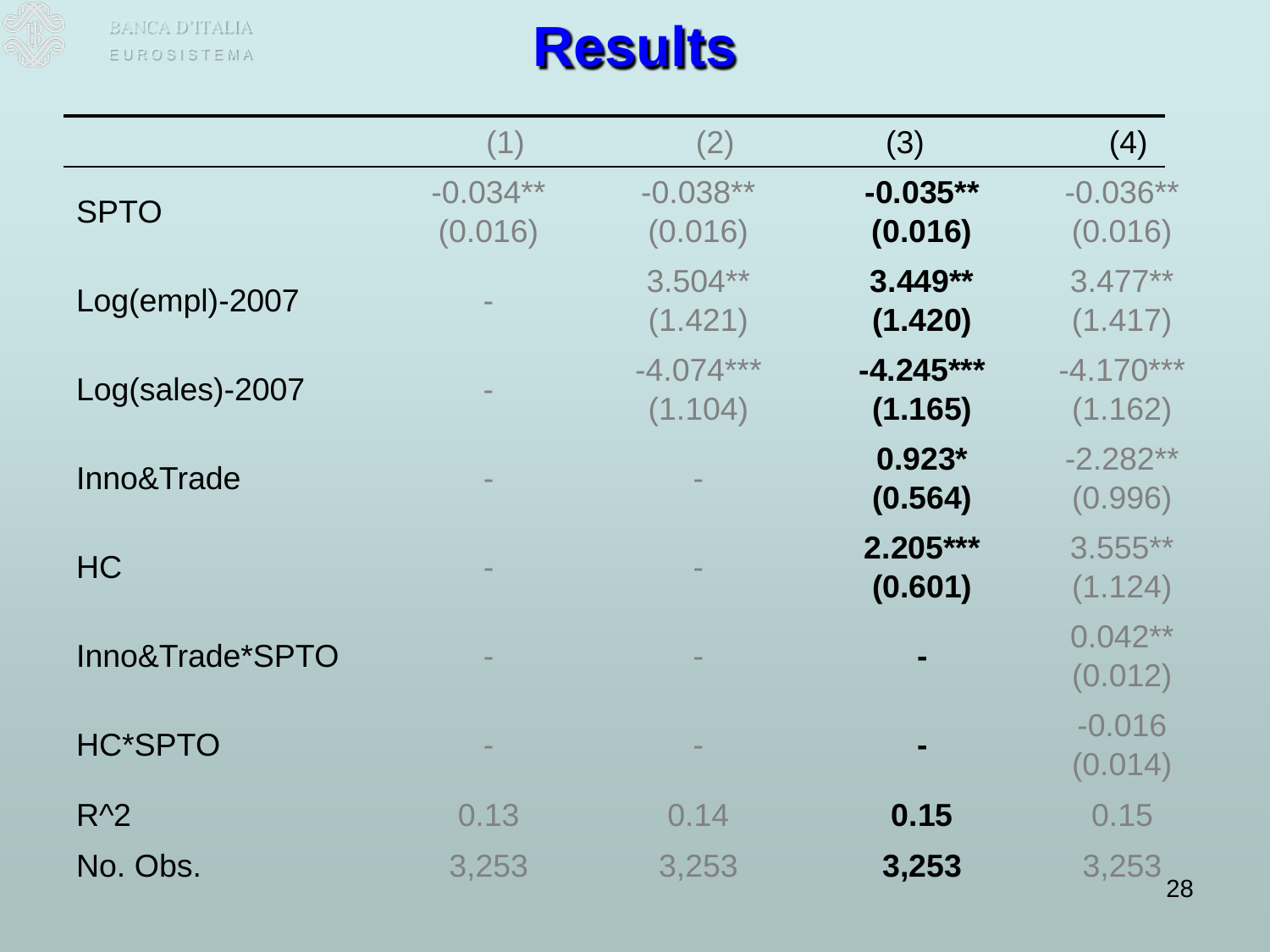

|                 | (1)                   | (2)                    | (3)                    | (4)                    |
|-----------------|-----------------------|------------------------|------------------------|------------------------|
| <b>SPTO</b>     | $-0.034**$<br>(0.016) | $-0.038**$<br>(0.016)  | $-0.035**$<br>(0.016)  | $-0.036**$<br>(0.016)  |
| Log(empl)-2007  |                       | $3.504**$<br>(1.421)   | $3.449**$<br>(1.420)   | $3.477**$<br>(1.417)   |
| Log(sales)-2007 |                       | $-4.074***$<br>(1.104) | $-4.245***$<br>(1.165) | $-4.170***$<br>(1.162) |
| Inno&Trade      |                       |                        | $0.923*$<br>(0.564)    | $-2.282**$<br>(0.996)  |
| <b>HC</b>       |                       |                        | $2.205***$<br>(0.601)  | $3.555**$<br>(1.124)   |
| Inno&Trade*SPTO |                       |                        |                        | $0.042**$<br>(0.012)   |
| <b>HC*SPTO</b>  |                       |                        |                        | $-0.016$<br>(0.014)    |
| $R^2$           | 0.13                  | 0.14                   | 0.15                   | 0.15                   |
| No. Obs.        | 3,253                 | 3,253                  | 3,253                  | $3,253$ <sub>29</sub>  |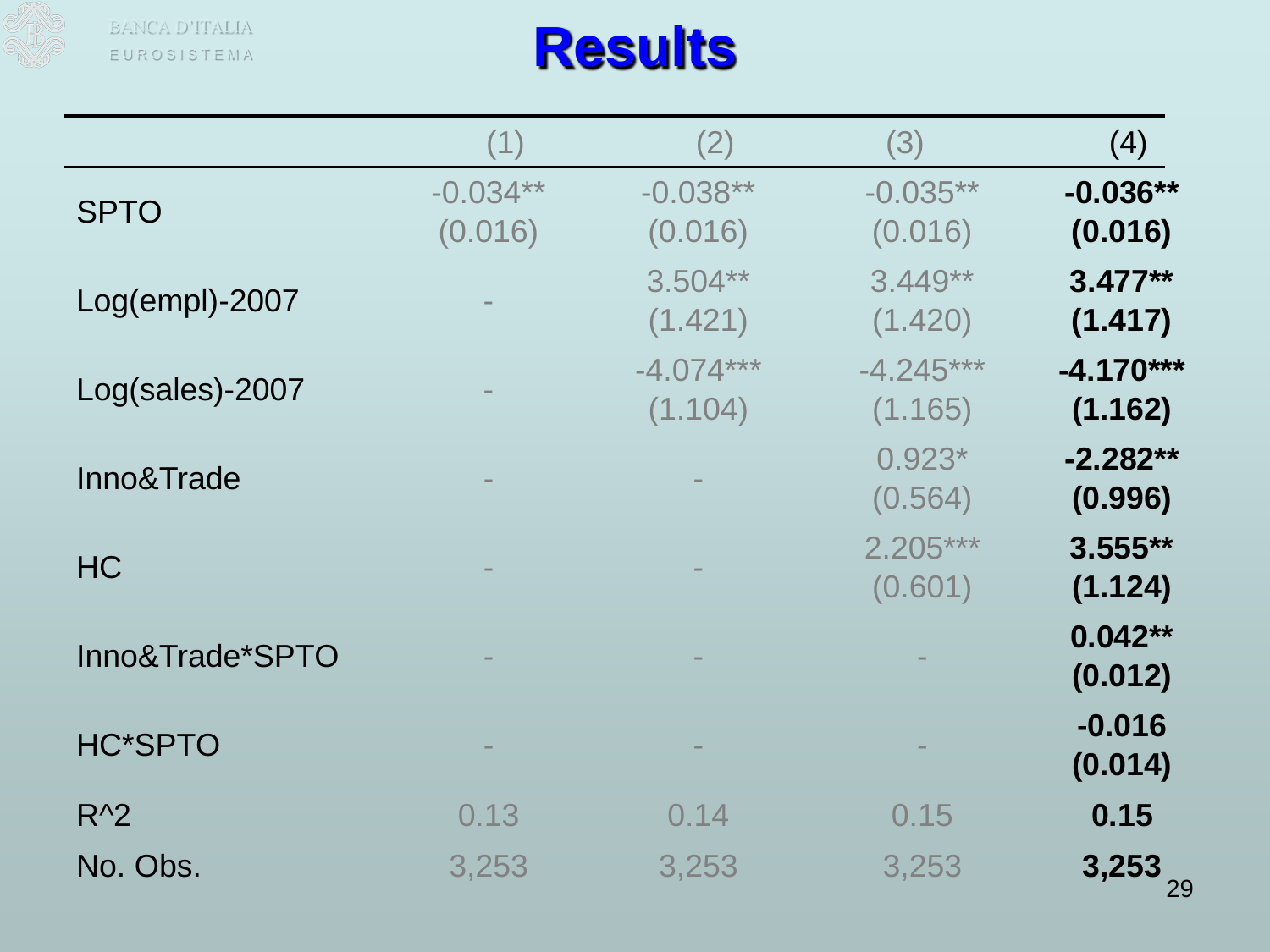

#### **How much GVC matter for the IT-DE gap?**

- *By taking into account the explained variance in the performance gap between IT and DE:*
	- *5% sectors*
	- *37% firm characteristics*
	- *19% SPTO*
	- *35% strategies*
	- *5% interaction between strategies and SPTO.*

*GVC explain roughly 25% of the total explained performance gap between the 2 countries.*

• *There is, however, still an unexplained part. By taking into account the unconditioned gap, GVC still explain 4% of the total gap.*